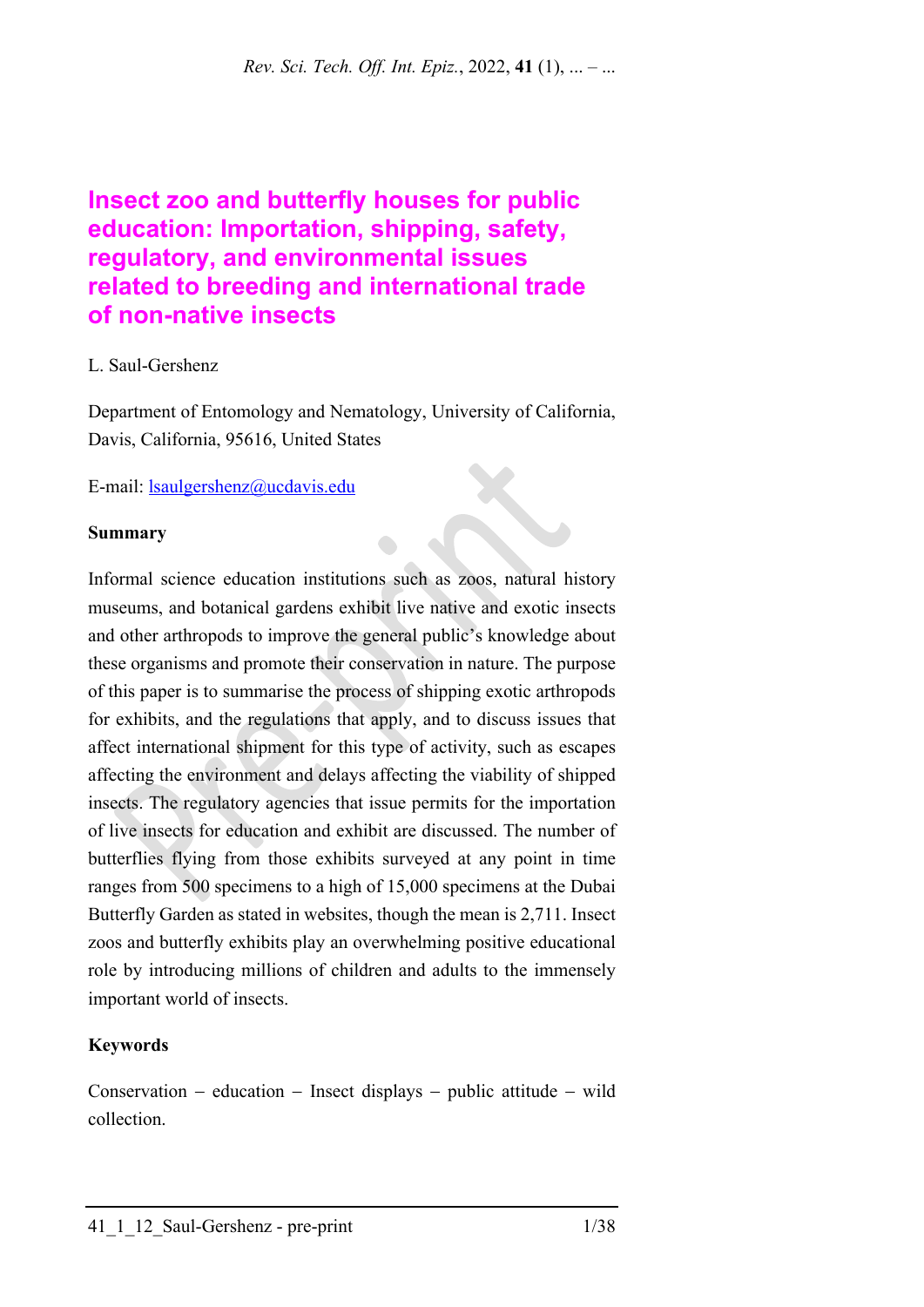## **Introduction**

The purpose of this paper is to summarise the regulations and the process of importing and shipping exotic arthropods for exhibits such as insect zoos and butterfly houses and to discuss issues that affect international movement of live arthropods for this type of activity. Informal science education institutions such as zoos, natural history museums, and botanical gardens exhibit live native and exotic insects and other arthropods to improve the general public's knowledge about these organisms and promote their conservation in nature (1, 2). There are many institutions which focus on exhibiting native species of insects and arthropods found within the institution's geographical region, however these are not the focus of this paper.

Live exotic insects and other arthropods are obtained globally from diverse ecosystems from commercial insect breeders, farmers or ranchers in tropical rainforests or other ecosystems and shipped by these breeders via commercial airlines or international shippers such as FedEX™ to formal and informal science education exhibits around the world. These live animals are used for four primary purposes: 1) public education; 2) conservation programmes; 3) feature to increase visits to the institution; and 4) research in some institutions. There are two general types of live insect exhibits: 1) insect zoos or insectariums which maintain species in individual glass or plexiglass enclosures of containment of various sizes, and 2) butterfly exhibits or butterfly houses in which butterflies and moths are contained within a free-flight lepidoptery made of glass, plexiglass or sometimes screening material that the public can walk through. Many of the insects are difficult or expensive to rear by the institutions. and so there is a need for regular replenishment and introduction of new examples to provide continual displays. Individual collectors and producers may ship butterfly pupae and other species to individual users or often ship batches of live insects to experienced aggregators in receiving countries who then redistribute smaller numbers domestically. While details about local production versus domestic or international shipping are not known, Table I presents a range of such institutions from throughout the world, by region. This information was collected through a google search and is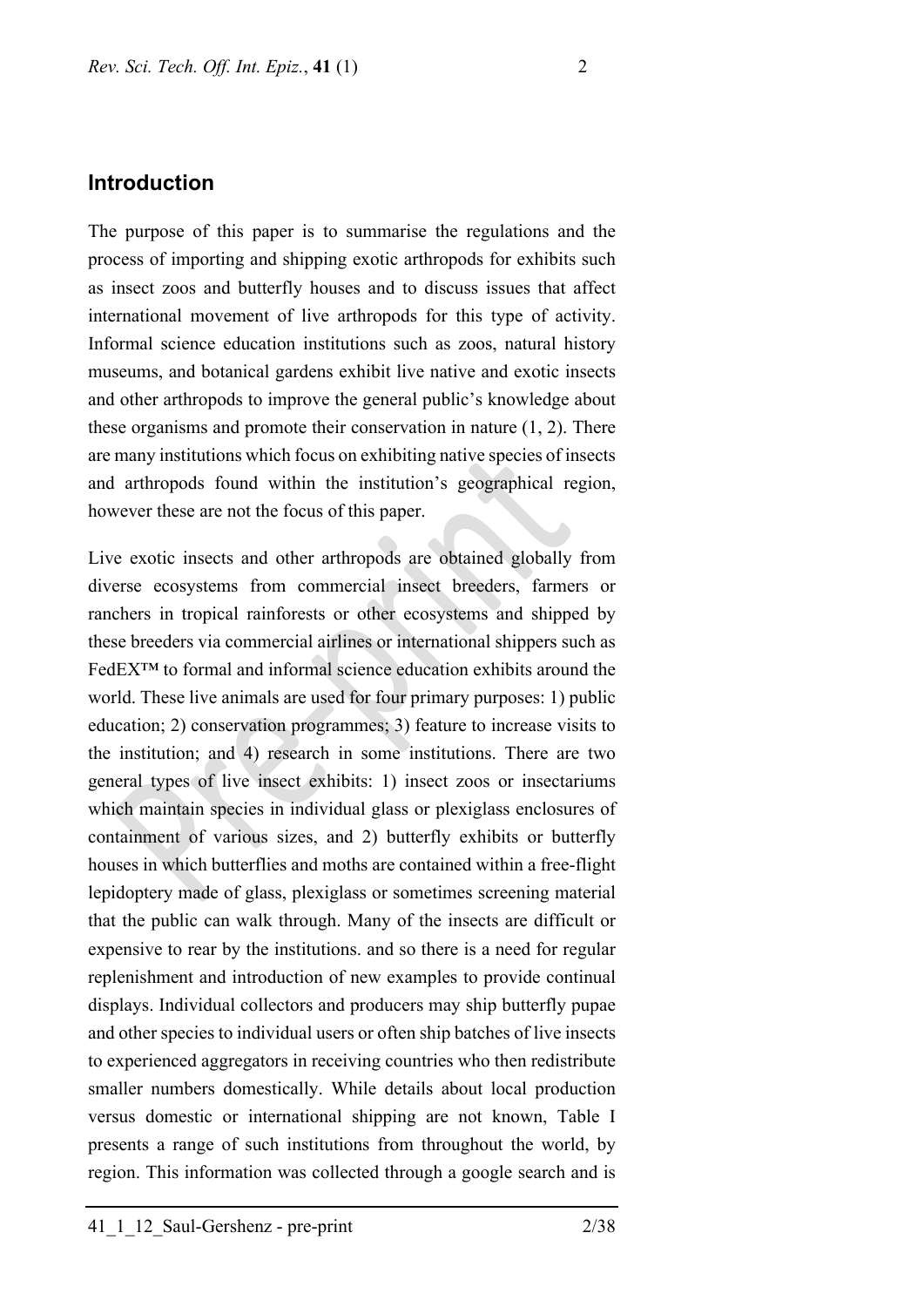only representative of the range of operating facilities. (The COVID-19 pandemic has caused the temporary closing of some facilities at this time.)

## [INSERT TABLE I HERE]

## **Issues**

#### **Source of live insect collections for exhibits**

Different institutions sustain their living exhibits in a range of ways. Insectariums such as the Bugs Alive in Melbourne, Australia, the Montreal Insectarium in Canada, and the San Francisco Insect Zoo maintain their exhibit collection by choosing a combination of species that are long-lived such as tenebrionid beetles, tarantulas, scorpions; easy to breed species such as parthenogenic phasmids (walking sticks); social insect colonies including leaf-cutter ants, honey bees and bumble bees; and other species which are also easy to breed such as aquatic belostomatids (giant water bugs), diving beetles, mosquitoes, assassin bugs, burying beetles (*Nicrophorus* spp.), and tettigoniids (katydids); locally common native species which can be collected seasonally; and other more challenging taxa depending on the expertise of the staff. Some colonies can be maintained for decades without inbreeding problems. Butterfly exhibits, whether they exhibit native or exotic species of butterflies and moths, primarily purchase pupae from suppliers, many of whom have overseas sources. There are exceptions. The Butterfly Conservatory in Niagara Falls, Canada, the Cockrell Butterfly Center in Houston in the United States of America, and the Butterfly Pavilion at the Artis Amsterdam Royal Zoo in The Netherlands all breed a proportion of the species they exhibit on-site. Other facilities purchase and import 100% of their exhibit collection.

#### **Regulatory process examples**

All countries have import regulations that cover animals, which may be differentiated by taxonomic groups and source countries. For example, in the United Kingdom, the Animal and Plant Health Agency (APHA) [\(www.gov.uk/guidance/importing-non-native-animals\)](http://www.gov.uk/guidance/importing-non-native-animals) issues licenses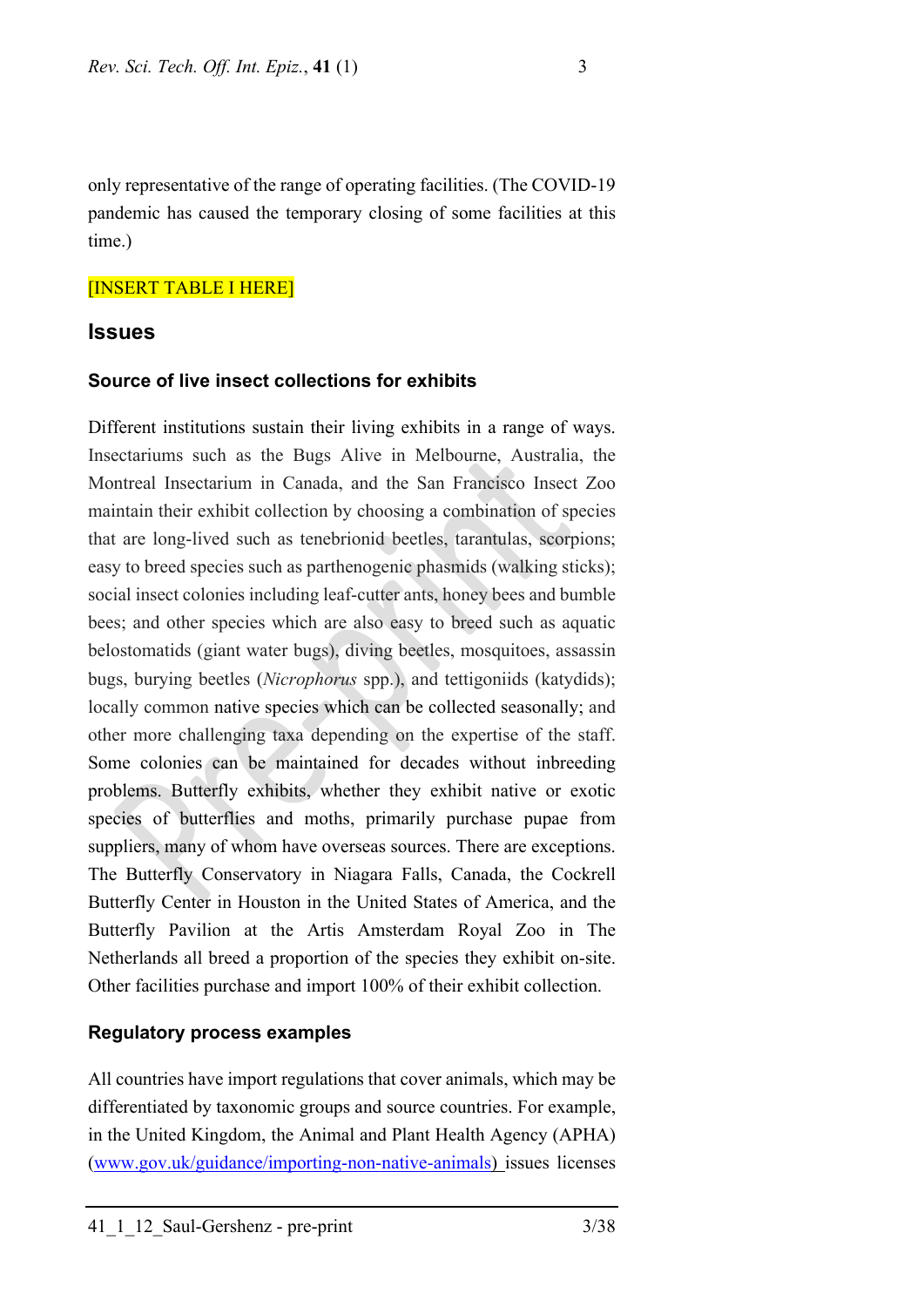for the importation of non-native insects. For imports from European Union (EU) countries, [\(http://apha.defra.gov.uk/documents/bip/iin/bllv-9.pdf\)](http://apha.defra.gov.uk/documents/bip/iin/bllv-9.pdf) the rules covering insects are grouped along with reptiles, amphibians, and other invertebrates but treat honeybees and bumble bees separately from other insects. The rules are directed at ensuring conservation of endangered species at source, preventing the importation of potential invasive species, and protecting plant and animal health. Prenotification of shipments (between 1 and 30 days prior to planned arrival) is required and helps authorities to plan for inspection needs. At the port of entry (ports with appropriate facilities are specified), such as London Heathrow Airport, they may be checked by government vets before being released from inspection. Across the EU, regulations and process are similar except for a few countries.

In the United States, the US Department of Agriculture (USDA) assesses permit applications for the importation of non-native insects. The assessment includes an evaluation of the species of insect, its classification of risk to United States agriculture, floriculture, and other commercial products and to native ecosystems; the containment capabilities of the facility applying for the permit, and their 'Operation Protocol Manual' which describes all the operational procedures for the facility that will maintain containment of all non-native insects listed on the permits. Information includes training of personnel, emergency procedures, how waste material is handled and procedures that assist in preventing movement or escape of live non-native material from the facility including pathogens, parasites, and parasitoids. The facilities which maintain permits for non-native insects in the United States are generally inspected by a USDA representative annually.

In the USA, the Unites States Fish and Wildlife Services (USFWS) has a list of 'designated ports' where international shipments can be received and inspected before they are permitted to enter. They are generally on either of the coasts or border perimeter of the USA with a few exceptions. The closest airports that would cover shipments from both Asia and Latin America would be Los Angeles and San Francisco in California. Pupae from outside the USA are shipped counter-to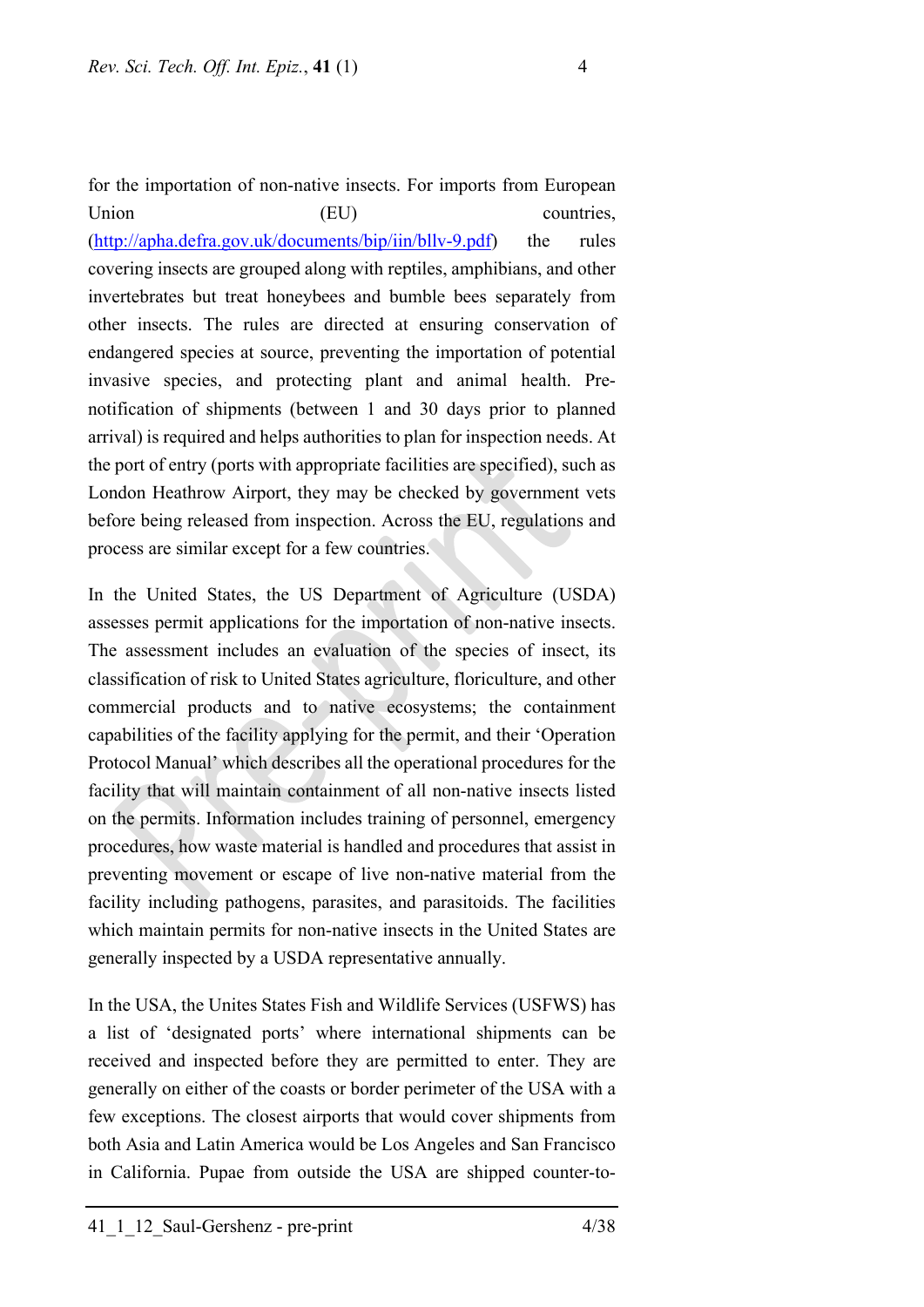counter air cargo, however occasionally FedEX™ or UPS™ is used for the import stage, but this is not preferred due to potential delays. The fee for USFWS inspection of a shipment of a species not covered by the Convention on International Trade in Endangered Species of Wild Flora and Fauna (CITES) was US\$ 186 in 2014 (3) and US\$ 200 per shipment as of 2021 (http://lpsimports.com). This does not include domestic shipping. For exhibit facilities in the USA, copies of their USDA Interstate Movement permits are required along with invoices for the 'livestock' purchases. Currently, 90% of pupae ordered in the USA for butterfly exhibits are ordered directly through LPS LLC (https://www.lpsimports.com/), a company that aggregates most US and some Canadian butterfly exhibit weekly orders into a break bulk pallet so that there is only one 'shipment item' to be inspected at the port and hence only one inspection fee from USFWS. After inspection and clearing customs, a broker then ships this on to the LPS facility at Denver, Colorado where the box is split up from the break bulk pallet and sorted into sub-shipments to the individual butterfly exhibit facilities. Any diseased and parasitised pupae are removed at this time as well. This process allows import shipments to be turned around quickly and they are shipped out via FedEX™ to arrive the next day. This system allows US exhibiters to order from multiple butterfly farms in the same shipment due to the coordination of shipping and port inspection. At the same time, shipping and inspection fees are shared. LPS handles all the necessary documents such as Declaration for Importation [\(www.fws.gov/le/pdf/3177.pdf\)](http://www.fws.gov/le/pdf/3177.pdf).

Within the European Union, movement of live insect shipments is more easily accomplished than across less connected borders, with the appropriate documents. Different regions of the EU can function as importation hubs for insect suppliers (primarily for pupae) from Latin America, Asia, and Africa, and receive aggregated bulk shipments which then are dispersed to individual butterfly exhibits. Amsterdam, The Netherlands, and Frankfurt, Germany, are two such hubs where personnel are located to receive air freight packages with regulatory documentation and these ports have the appropriate veterinary services to perform inspections to process the shipments efficiently.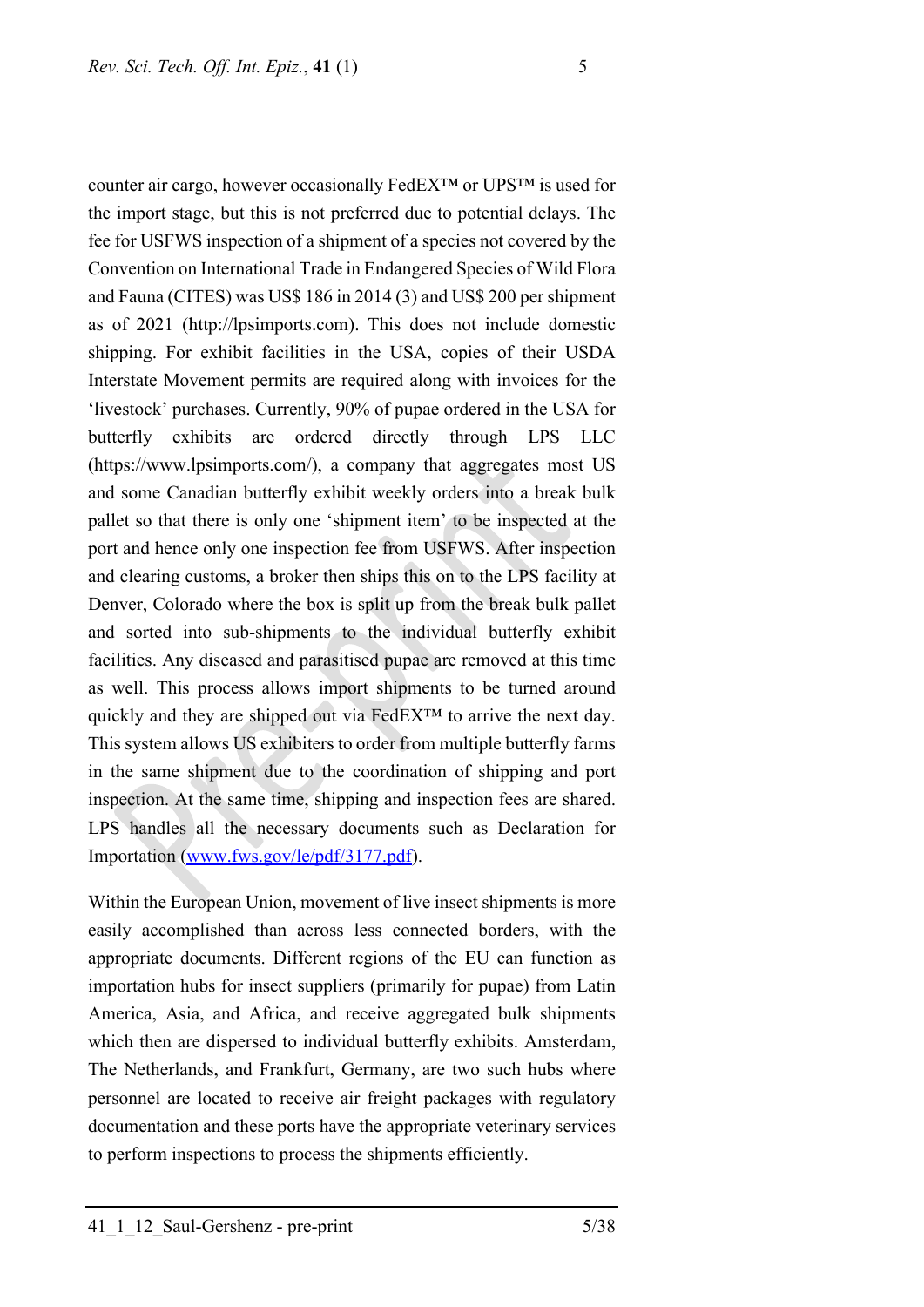The destination facilities may require licenses and regulatory inspections in some countries. In the UK, exhibit facilities are inspected every three years and there is also a fee charged for this inspection (~£300) and a pre-inspection audit. Some facilities are registered with a local council to operate as a zoo and so they receive a health and safety inspection along with the zoo license check. UK facilities may export pupae to the EU and other countries. However, each country has its own set of document requirements.

Experience demonstrates that regular shipments from frequent suppliers through specialized aggregators at established ports of entry, with prior notification, can ensure relatively rapid transfer from exotic sources to the domestic recipient. Where recipients are recognized receivers of live insects, there may be further opportunities to streamline the process.

## **Other conservation regulations**

Shipments of live insects are governed by some specific conservation agreements and regulations to protect biodiversity in source areas. There is a suite of internationally recognized classifications that protect insects from over collection. These include the International Union for Conservation of Nature (IUCN) Red List of Threatened Species (4) which assesses species' conservation status, checking to see if a species is endangered in its country of origin. There is a European equivalent list (5) and the IUCN Red List of Ecosystems (6). The species should be checked to see if it is listed under CITES:

> 'Appendix I (includes species threatened with extinction. Trade in specimens of these species is permitted only in exceptional circumstances, Appendix II (export permit required), Appendix III contains species that are protected in at least one country, which has asked other CITES Parties for assistance in controlling the trade. A foreign Certificate of Origin with all required information or CITES Export or Re-export Permit is required' (7).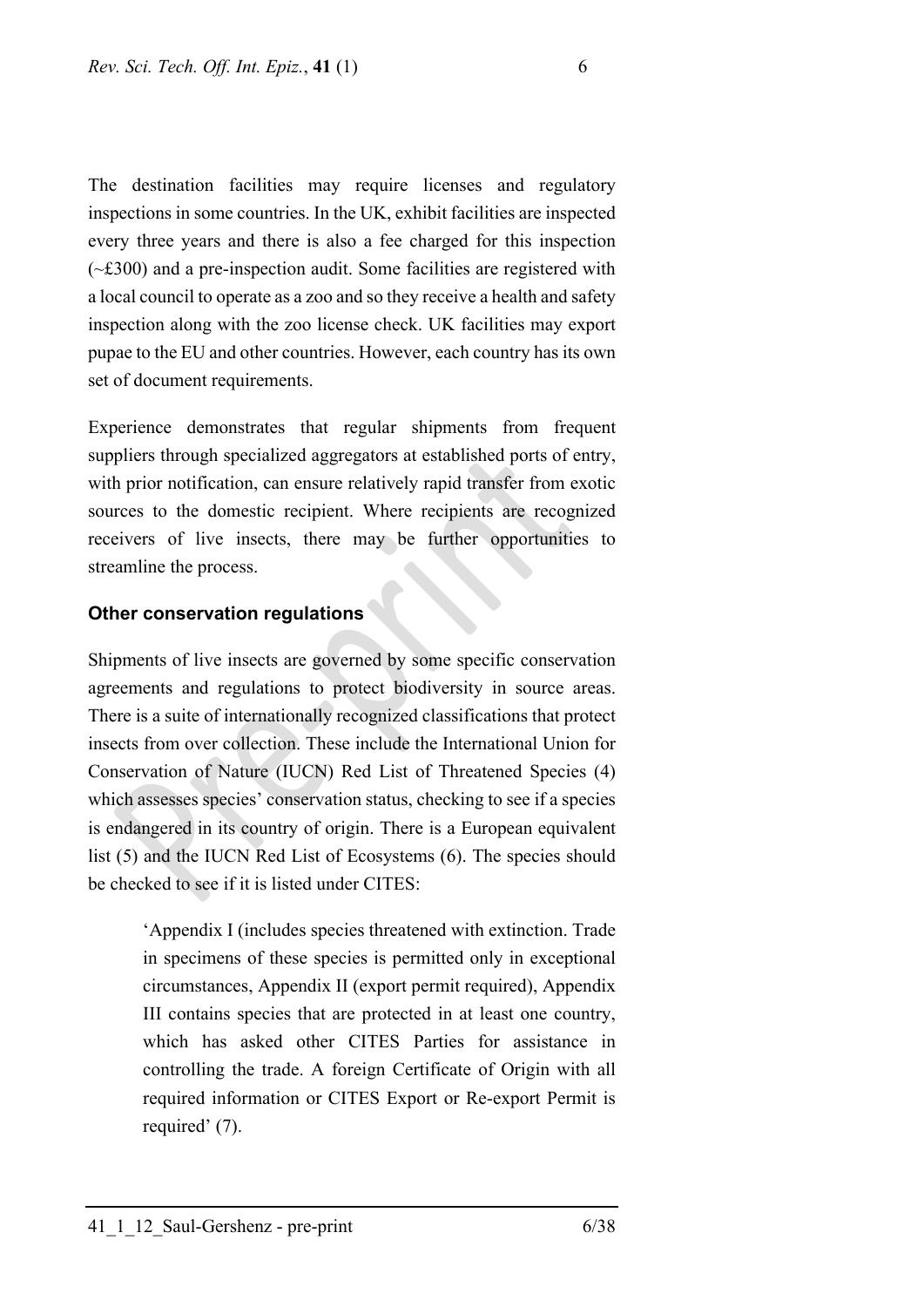In addition, species are assessed by the risk of their ecosystem collapse, the reduction in geographic distribution, and some quantitative thresholds including: Critically Endangered, Endangered, Threatened and Vulnerable.

*Trogonoptera brookiana* and *Troides amphrysus* (Fig. 1) are listed in Appendix II of CITES, which states that any trade of the specimens must be controlled to avoid overexploitation of the resources (8). As a result, similar but less endangered species are now used for education exhibits to promote public awareness and interest in conservation of biodiversity of insects and wildlife ecosystems which support biodiversity.

#### [Place Fig. 1 here]

Country regulations have changed over the past several decades due to changes in species population numbers and changes in human attitudes towards insects. In Malaysia, one of the sources of live butterfly pupae for butterfly houses, the Malaysian Wildlife Conservation Act 2010 lists eight species as protected (*Trogonoptera brookiana*, *Troides amphrysus*, *Idea stolli*, *Zeuxidia aurelius*, *Agatasa calydonia*, *Charaxes durnfordi*, *Charaxes solon* and *Prothoe franck* Fig. 1). They are vulnerable to illegal trade because of their great aesthetic appeal, and some had been harvested and exported globally (9). However, it is illegal in Malaysia to harvest, keep or trade specimens of the protected species without a license including for research purposes (10). The Malaysia giant tree nymph, *Idea lynceus,* is now also protected due to its large size and favoured status among hobbyists (Fig. 1) but *Idea leuconoe* is exhibited instead (2) in some facilities.

### **Scale of the industry**

The number of insectariums and butterfly house exhibits changes over time (1) (Fig. 2). The numbers in Fig. 2 are based on a rapid online survey, thus underestimates the actual number of butterfly houses and insect zoos in the UK, EU, and perhaps other areas of the world due to the author's survey bias and limited resources to mount a full correspondence-response survey. The highest proportion of regular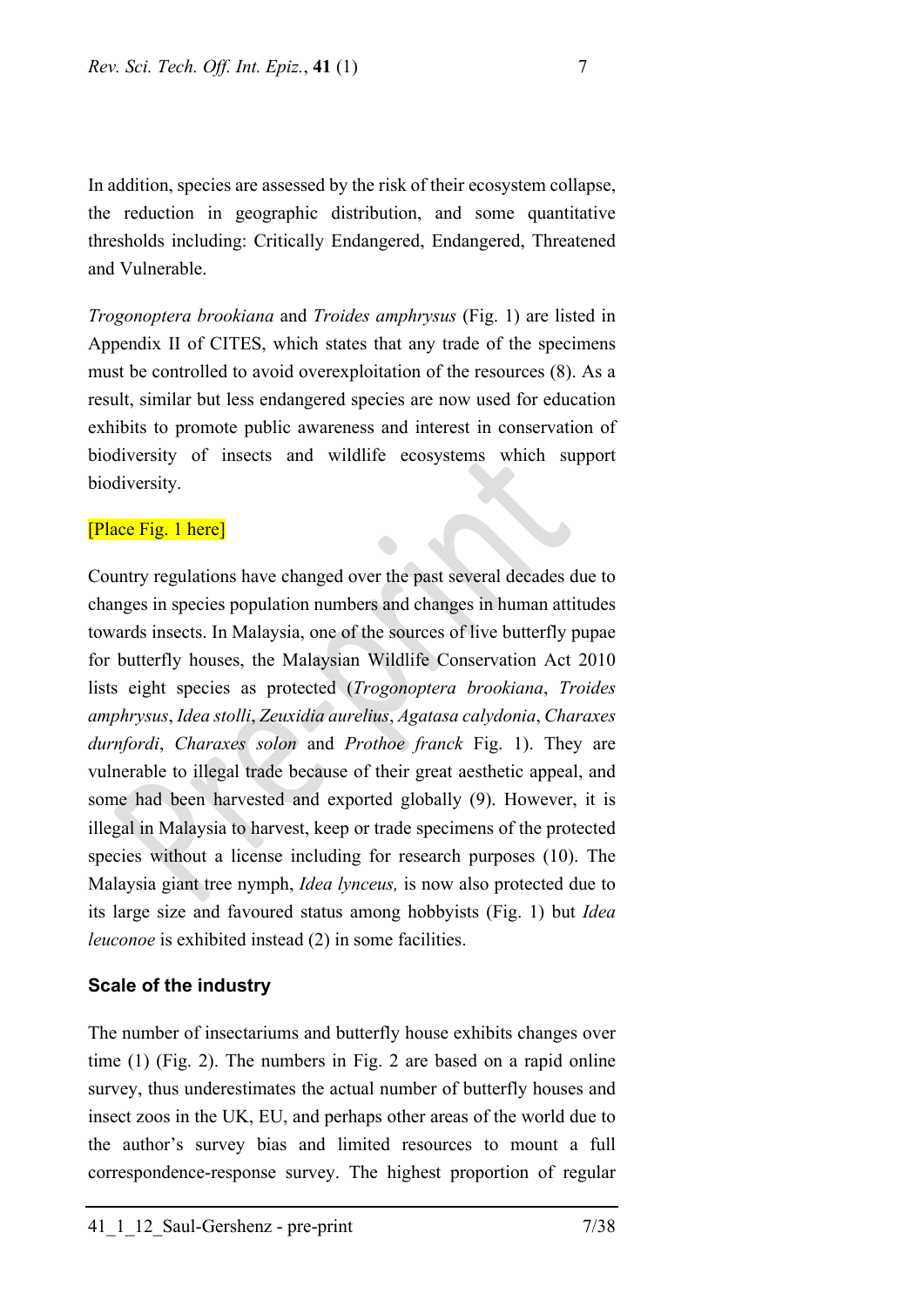(weekly) non-native insect importation is conducted on behalf of butterfly house exhibits which are exhibiting exotic butterflies and moths in free-flight lepidopteries. Each facility orders between 250-400 pupae per week depending on the size of the free-flight area (Table I) and the financial resources of the facility. Some facilities are open yearround, and others are open seasonally. The number of butterflies flying in an exhibit range from around 500 to a high of 15,000 specimens at the Dubai Butterfly Garden, as stated in websites. The mean from the survey results is 2,711 ( $n = 22$ ). If the outlier of 15,000 is removed the mean is 2,126 ( $n = 21$ ).

#### [Place Fig. 2 here]

Butterfly houses typically receive pupa shipments of lepidopteran species (butterflies and moths) weekly from Asia, Latin America, and Africa. Issues of rising transportation fees is increasingly becoming a barrier to operations. Attendance to public education institutions during the recent COVID-19 pandemic has been restricted resulting in financial hardship for museums, zoos, botanical gardens, and other science education facilities, and for the groups which supply live insects to these exhibits.

## **Risk of importation and mitigation of risks**

The various permitting or licensing agencies of each country assess the risk of each species application prior to approving importation. The risks of importation of non-native insects for exhibits are based on the possibility that the species imported may escape from the containment facility. Along with that species, the risk of importing a suite of pathogens (bacteria, viruses, and protozoa), parasites and parasitoids is also evaluated, and this risk should be addressed and eliminated completely if possible. In addition, facilities are inspected routinely by their licensing agency.

Both insect zoos and butterfly house facilities mitigate risks by the design of their facilities which are based on 'performance standards'. Each facility may look different, but they must all 'perform' to contain the species that they exhibit. Examples of features are double door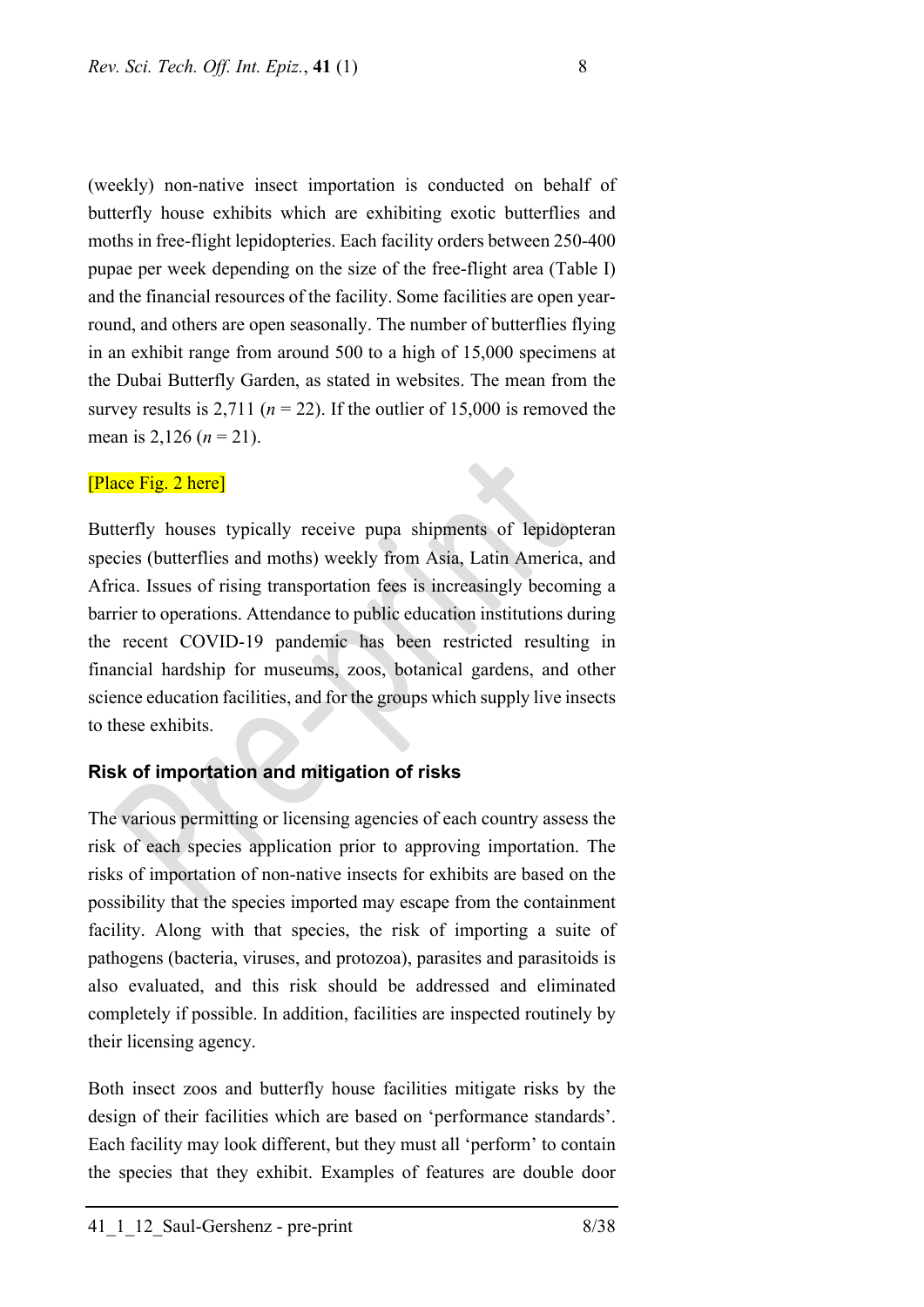entrances, or a combination of double doors, fans, lights, and mirrors; fine screening on all air vents and sink drains; emergence cages with sleeves to contain parasites which may emerge from pupae; and light traps to catch parasitoids in rearing areas. In the author's experience, and from commentaries by other operators, the most important component of facility performance is personnel training, the importance of which cannot be overstated. This ensures understanding and commitment to the goals of containment and reduces human error. Institutional accreditation for these institutions and personnel training is annually available through various professional groups such as the Terrestrial Invertebrate Taxon Advisory Group of the Association of Zoos and Aquariums (TITAG, AZA), the International Conference of Butterfly Exhibitors and Suppliers (ICBES) and the European Association of Zoos and Aquaria (EAZA).

In some facilities all soil and waste material including eggs and specimens are incinerated, in other facilities it is double bagged and frozen, while in other facilities it is autoclaved. Sterilising agents such as diluted solutions of sodium hypochlorite are used to clean equipment, rearing enclosures, and working surfaces to continually manage the risk of pathogens.

Because the vast majority of organisms have more or less restricted natural ranges due to the interaction of their ecology and now the increased fragmentation of ecosystems, the biological basis of the threat is the potential for establishment without their associated predators, parasites, or parasitoids. If released from their historically limited ranges by translocation to new environments, exotic insects may find suitable climatic conditions and host plants that allow them to become established (11) or bring a pathogen or parasitoid with them if they escape containment. The key is to prevent the imported organisms from escaping from the containment facilities or during transport.

Importing country authorities, therefore, affect the shipping process based on their evaluation of whether the risk of escape and establishment of the invasive species, parasite or pathogens is significant. Licensing of approved recipients (with procedural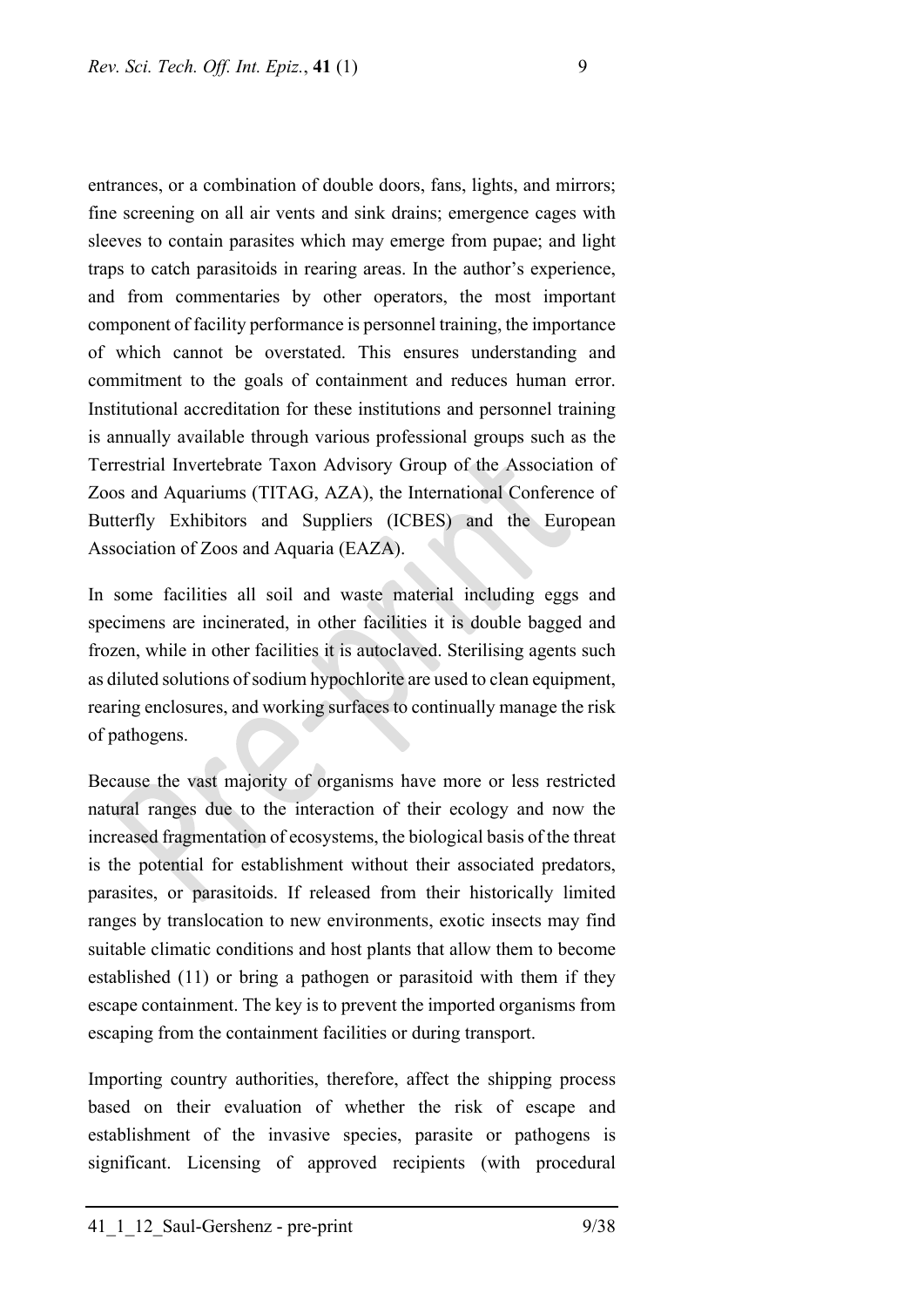requirements on containment, disposal, etc.) is a management option available in relation to such risks. Shipping to recognised licensed recipients may facilitate efficient acceptance and flow of live insect shipments for some species and sources.

## **Changing attitudes**

Attitudes towards insects have changed immensely over the past two decades. Insects once feared in some parts of the world are now championed for their pollination services. Populations of butterflies, always beloved by the public, are now more protected due to declining numbers, according to empirical data collected over 35 years (12, 13). Monarch butterfly populations in the western US have plummeted precipitously to the brink of extinction, 97% lower than their previous levels in California (14). The California Department of Fish and Game has now made it illegal in California for anyone to collect a monarch butterfly for any purposes, even to breed and release it. Moving monarch butterfly individuals and populations to other locations represents a risk to native individuals and groups from genetic mixing and pathogens (11). Moore (15) states that individuals which originate non-locally will breed with local individuals and decrease the fitness of the local population, by introducing genes that are not optimal for the local environmental conditions.

The USA allows breeding and release of nine species of US butterflies. Only six species (*Vanessa cardui*, *Vanessa virginiensis*, *Nymphalis antiopa*, *Vanessa atalanta*, *Danaus plexippus* (west) and (east), and *Agraulis vanillae*), however, can be shipped and released in California (11). The North American Butterfly Association (www.naba.org) does not support the movement and subsequent release to the environment of any commercially bred native species of butterflies for events (weddings, parties, etc.). In other countries, such as the UK, butterfly releases are also not allowed, due to similar concerns.

## **Conclusions**

Despite changing attitudes to collection and more interest in conservation of butterflies, interest in seeing live insects remains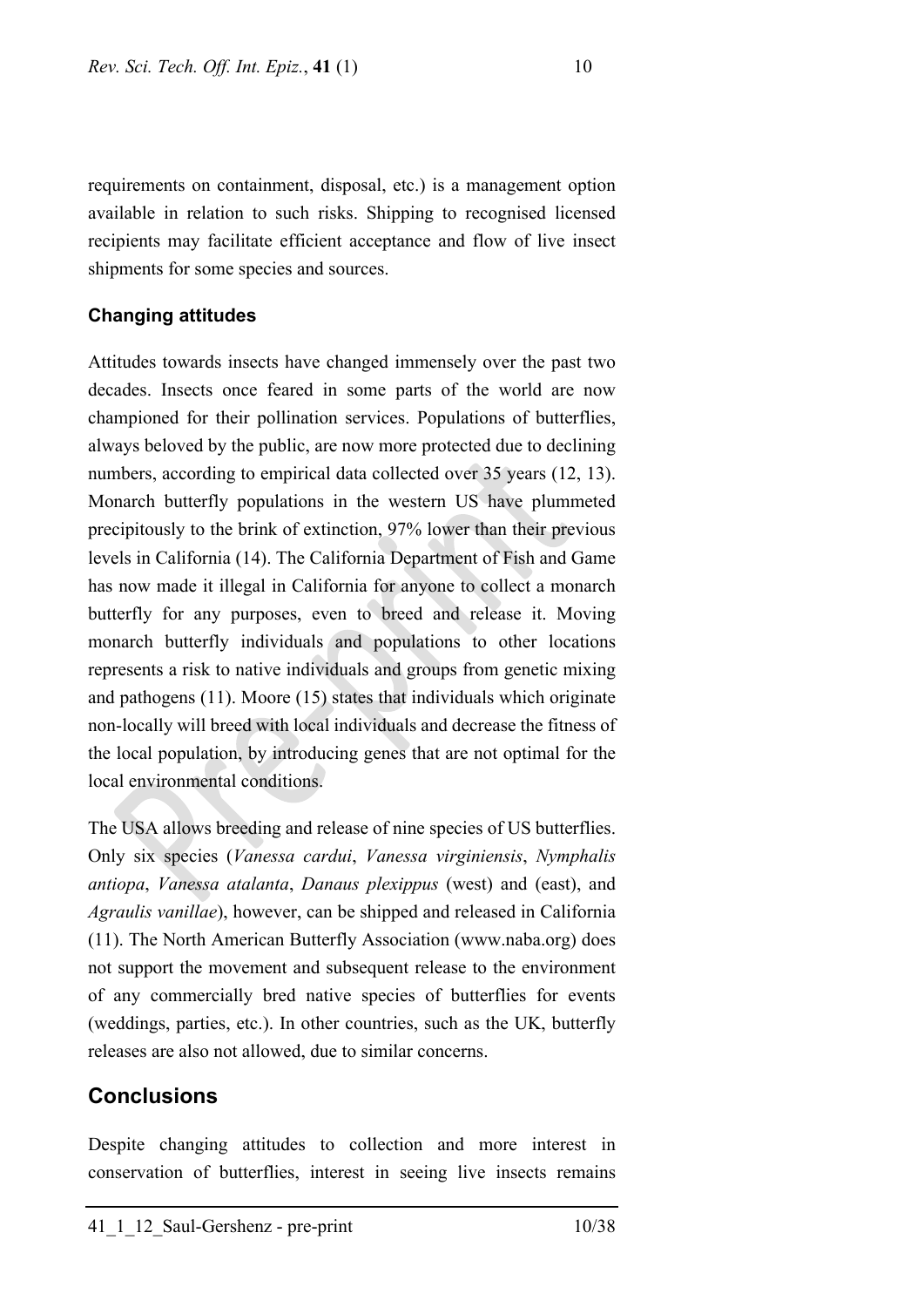strong. Insect zoos and butterfly exhibits play an overwhelmingly positive education role by introducing millions of children and adults to the immensely important world of insects each year. Such displays range from large public institutions to small local venues. Many of these exhibits, across the range of scales, need to regularly replenish their stocks of exotic species, many on a weekly basis. This works smoothly where it is facilitated by aggregators in hubs that can then redistribute smaller lots to individual exhibit recipients. Species assessment by the licensing authorities, the containment capabilities of the facility applying for the permit, their operational procedures for the facility and the training of staff all contribute to the safe maintenance of exotic insects in exhibit facilities. Regulations variously aimed at conservation, preventing invasive species, and ensuring animal and plant health can differ considerably across different sources, destinations, and species, making the shipping task more difficult and increasingly more expensive, especially for less experienced exporters and buyers.

# **Acknowledgements**

The author would like to thank Ko Veltman, Curator Emeritus of the Insectarium and Butterfly Pavilion, Artis Royal Amsterdam Zoo; Ulrich Hartmond, Magic Wings Butterfly House, Museum of Life and Science; Richard Lamb, Stratford-on Avon Butterfly Farm; Richard Cowan, LPS, LLC; and Gerlinde Blaese, CRES, Germany for generously sharing their information which aided in the preparation of this manuscript.

## **References**

1. Saul-Gershenz L. (2009). − Insect Zoos. *In* Encyclopedia of Insects (V. Resh & R. Cardé, eds), 2nd Edn. Academic Press, Cambridge, USA, 516−523.

2. Suvák M. (2015). − Exotic butterflies and moths (Lepidoptera) in botanical gardens – potential for education and research. *Thaiszia J. Bot.*, 25 (**Suppl. 1**), S81−S147. Available at: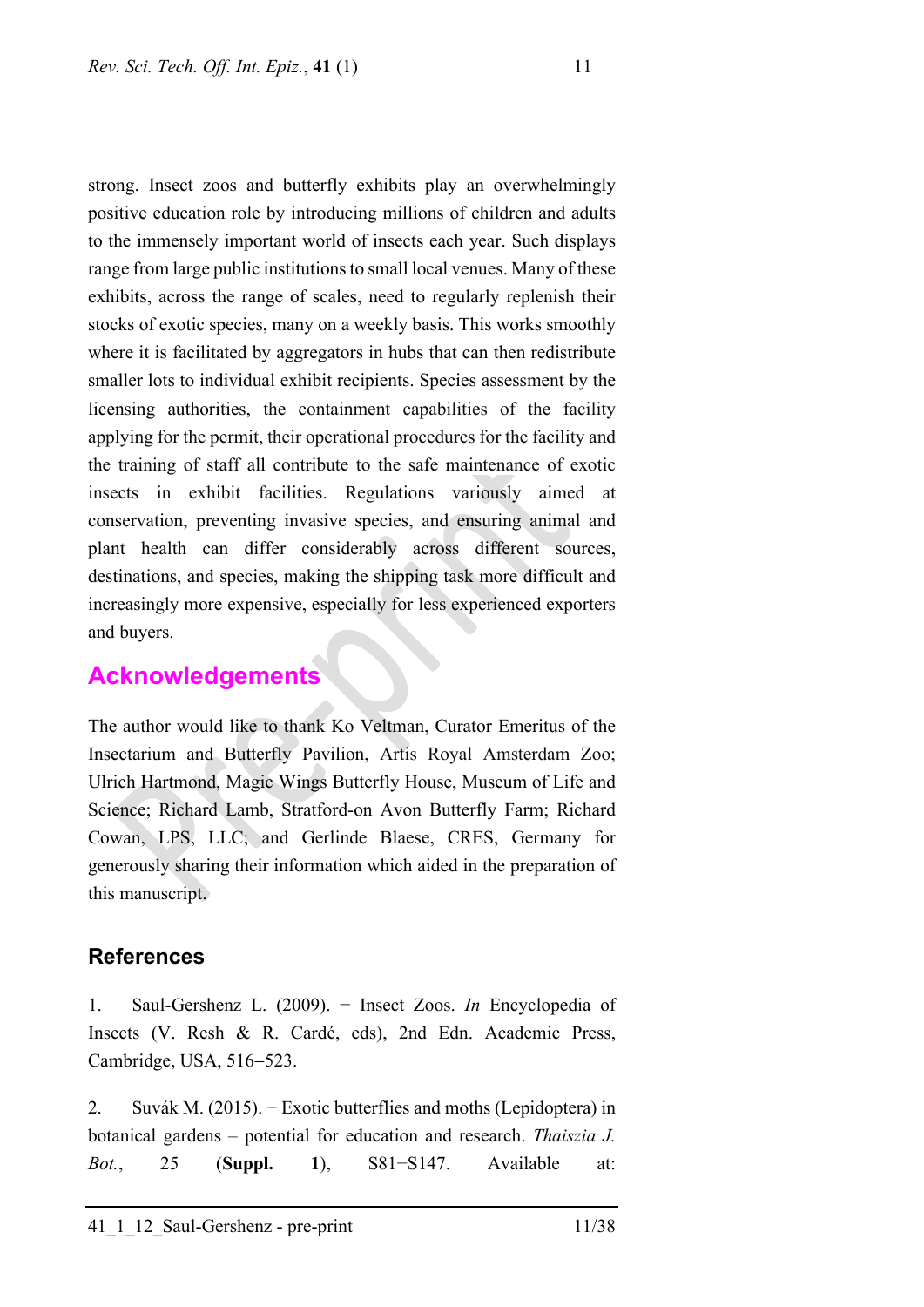[www.upjs.sk/public/media/13222/081-147\\_Suvak-upr2.pdf](http://www.upjs.sk/public/media/13222/081-147_Suvak-upr2.pdf) (accessed on 14 January 2022).

3. Cowan R.D. & Weissman M.J. (2014). − Butterfly imports into the USA: what a difference a decade makes. *In* 2014 Invertebrates in Education and Captivity Conference, Rio Rico, Arizona, USA, 8pp. Available at: and a set of the set of the set of the set of the set of the set of the set of the set of the set of the set of the set of the set of the set of the set of the set of the set of the set of the set of the set <http://titag.org/2014/2014papers/IMPORTSKALLIMALPS.pdf>

(accessed 12 December 2021).

4. The International Union for Conservation of Nature (IUCN) (2021). – Red list of threatened species. Available at: [www.iucnredlist.org/](http://www.iucnredlist.org/) (accessed on 18 December 2021).

5. Van Seaay C., Cuttelod A., Collins S., Maes D., López Munguira M., Šašić M., Settele J., Verovnik R., Verstrael T., Warren M., Wiemers M. & Wynhof I. (2010). − European Red List of Butterflies. Luxembourg: Publications Office of the European Union. Available at: [https://ec.europa.eu/environment/nature/conservation/species/redlist/d](https://ec.europa.eu/environment/nature/conservation/species/redlist/downloads/European_butterflies.pdf) [ownloads/European\\_butterflies.pdf](https://ec.europa.eu/environment/nature/conservation/species/redlist/downloads/European_butterflies.pdf) (accessed on 4 January 2022).

6. International Union for Conservation of Nature (IUCN) (2021). − Red list of threatened ecosystems. Available at: [www.iucnredlist.org/](http://www.iucnredlist.org/) (accessed on 5 January 2022).

7. Convention on International Trade in Endangered Species of Wild Fauna and Flora (CITES) (2021). – How CITES works? Available at:<https://cites.org/eng/disc/how.php> (accessed on 27 January 2022).

8. Convention on International Trade in Endangered Species of Wild Fauna and Flora (CITES)  $(2017)$ . - CITES. Available at: [www.cites.org/eng](http://www.cites.org/eng) (accessed on 5 January 2022).

9. United Nations Environment Programme World Conservation Monitoring Centre (UNEP WCMC) (2012). − UNEP WCMC Annual Report. Available at: [www.unep](http://www.unep-wcmc.org/system/dataset_file_fields/files/000/000/069/original/UNEP-WCMC_Annual_Report_2012_.pdf?1398438298)[wcmc.org/system/dataset\\_file\\_fields/files/000/000/069/original/UNEP](http://www.unep-wcmc.org/system/dataset_file_fields/files/000/000/069/original/UNEP-WCMC_Annual_Report_2012_.pdf?1398438298) [-WCMC\\_Annual\\_Report\\_2012\\_.pdf?1398438298](http://www.unep-wcmc.org/system/dataset_file_fields/files/000/000/069/original/UNEP-WCMC_Annual_Report_2012_.pdf?1398438298) (accessed on 18 December 2021).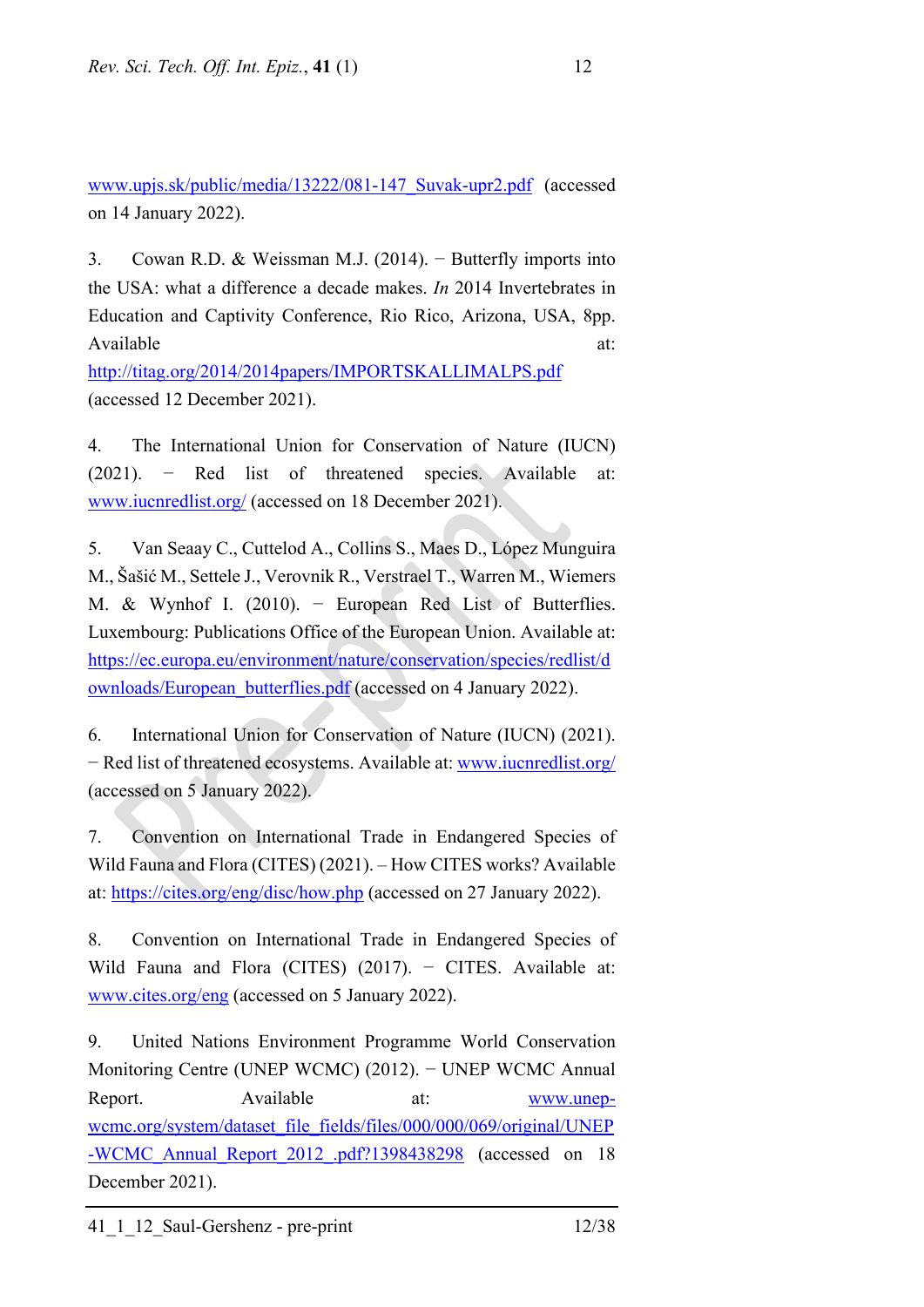10. International Butterfly Breeders Association (2021). − Which butterflies can be released where? Available at: [www.internationalbutterflybreeders.org/which-butterflies-can-be](http://www.internationalbutterflybreeders.org/which-butterflies-can-be-released-where/)[released-where/](http://www.internationalbutterflybreeders.org/which-butterflies-can-be-released-where/) (accessed on 18 December 2021).

11. Boppré M. & Vane-Wright R.I. (2012). − The butterfly house industry: conservation risks and education opportunities. *Conserv. Soc.*, **10** (3), 25−43. doi:10.4103/0972-4923.101831.

12. Forister M.L., McCall A.C., Sanders N.J., Fordyce J.A., Thorne J.H., O'Brien J, Waetjen D.P. & Shapiro A.M. (2010). − Compounded effects of climate change and habitat alteration shift patterns of butterfly diversity. *Proc. Natl Acad. Sci.*, **107**, 2088–2092. doi:10.1073/pnas.0909686107.

13. Forister M.L., Cousens B., Harrison J.G., Anderson K., Thorne J.H., Waetjen D., Nice C.C., De Parsia M., Hladik M.L., Meese R., van Vliet H. & Shapiro A.M. (2016). − Increasing neonicotinoid use and the declining butterfly fauna of lowland California. *Biol. Lett.*, **12**, 1−5. doi:10.1098/rsbl.2016.0475.

14. Pelton E.M., Schultz C.B., Jepsen S.J., Black S.H. & Crone E.E. (2019). − Western Monarch population plummets: status, probable causes, and recommended conservation actions. *Front. Ecol. Evol.,* **7**, 258. doi:10.3389/fevo.2019.00258.

15. Moore P. (2000). − Seeds of doubt. *Nature*, **407**, 683–685 doi:10.1038/35037693.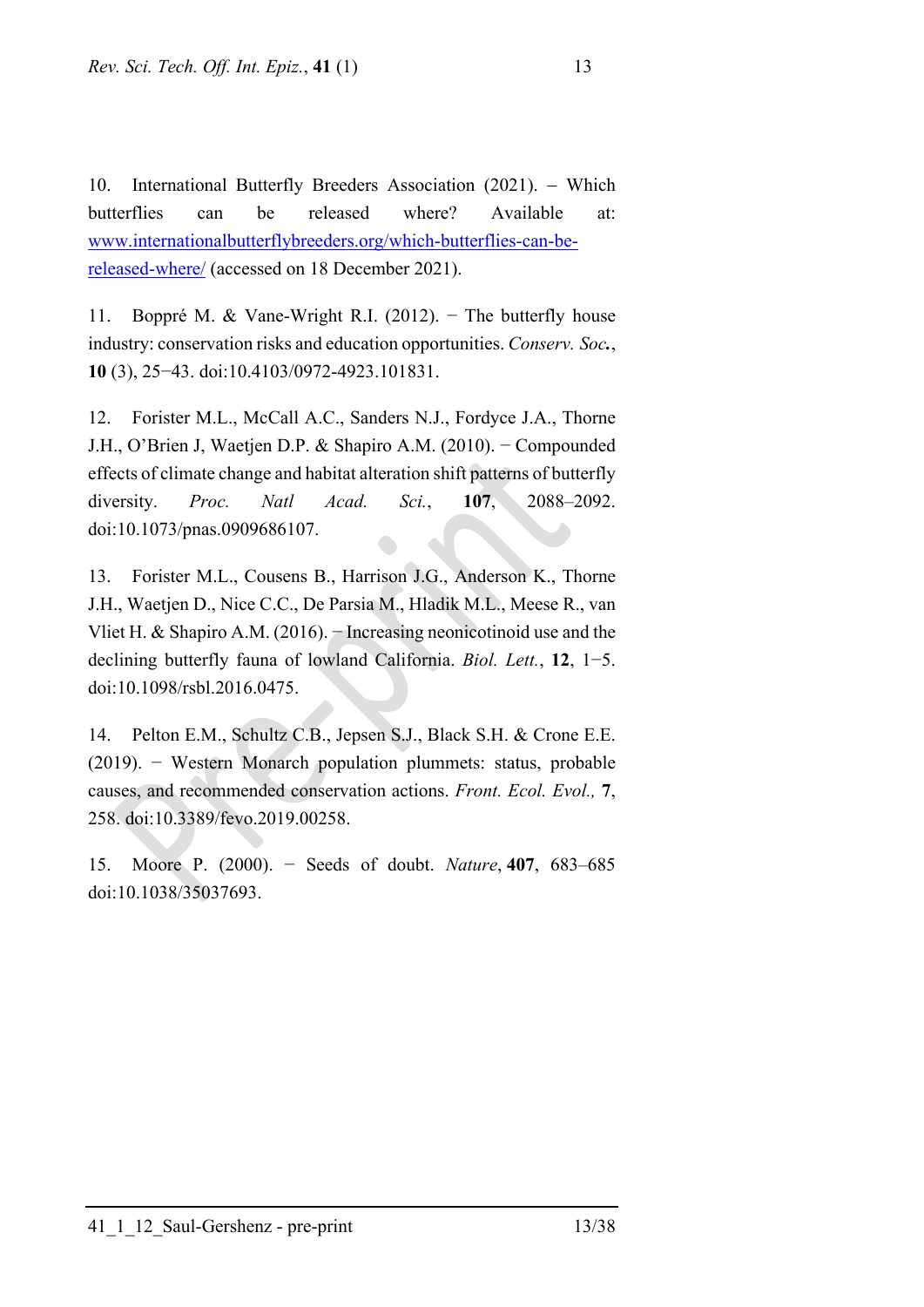## **Table I**

**Rapid online survey of insect zoos and butterfly house exhibits around the world using google search engine conducted in 2021. This is not an exhaustive list but one that represents the diversity of types of shippers and receivers. Data provided is what is presented on the websites as cited**

Where cells are blank, information was not available online. Websites were accessed and available in January 2022

|   | <b>Institution</b>                              | Website/date of opening/Native and or exotic<br>spp./size of BH/comments | No. of<br>butterfly<br>specimens | No. of<br>spp. | Institution type |
|---|-------------------------------------------------|--------------------------------------------------------------------------|----------------------------------|----------------|------------------|
|   | <b>Australia &amp; New Zealand</b>              |                                                                          |                                  |                |                  |
|   | Australian Butterfly Sanctuary                  | www.kuranda.org/listing/australian-butterfly-                            |                                  |                | I, BH            |
|   | Kuranda, Australia                              | sanctuary                                                                |                                  |                |                  |
|   |                                                 |                                                                          |                                  |                |                  |
|   |                                                 | <b>Native</b>                                                            |                                  |                |                  |
| 2 | Coffs Harbour Butterfly House                   | www.butterflyhouse.com.au/                                               |                                  |                | I, BH, Y         |
|   | 5 Strouds Road, Bonville NSW, Australia         |                                                                          |                                  |                |                  |
| 3 | Bugs Alive, Museums Victoria                    | https://museumsvictoria.com.au/melbournemuseu                            |                                  |                | Μ                |
|   | Melbourne Museum, 11 Nicholson Street, Carlton, | m/whats-on/bugs-alive/                                                   |                                  |                |                  |
|   | Victoria, 3053, Australia                       |                                                                          |                                  |                |                  |
| 4 | Butterfly House, Melbourne Zoo,                 | www.zoo.org.au/melbourne/whats-                                          | 600                              | 13             | Z, BH            |
|   | 0 Elliott Ave, Parkville VIC 3052               | on/news/melbourne-zoos-iconic-butterfly-house-                           |                                  |                |                  |
|   | Australia                                       | reopens/                                                                 |                                  |                |                  |
|   |                                                 |                                                                          |                                  |                |                  |
|   |                                                 | 1985                                                                     |                                  |                |                  |
| 5 | Otago Museum                                    | https://otagomuseum.nz/whats-on/tuhura/tropical-                         |                                  |                | Μ                |
|   |                                                 | forest/                                                                  |                                  |                |                  |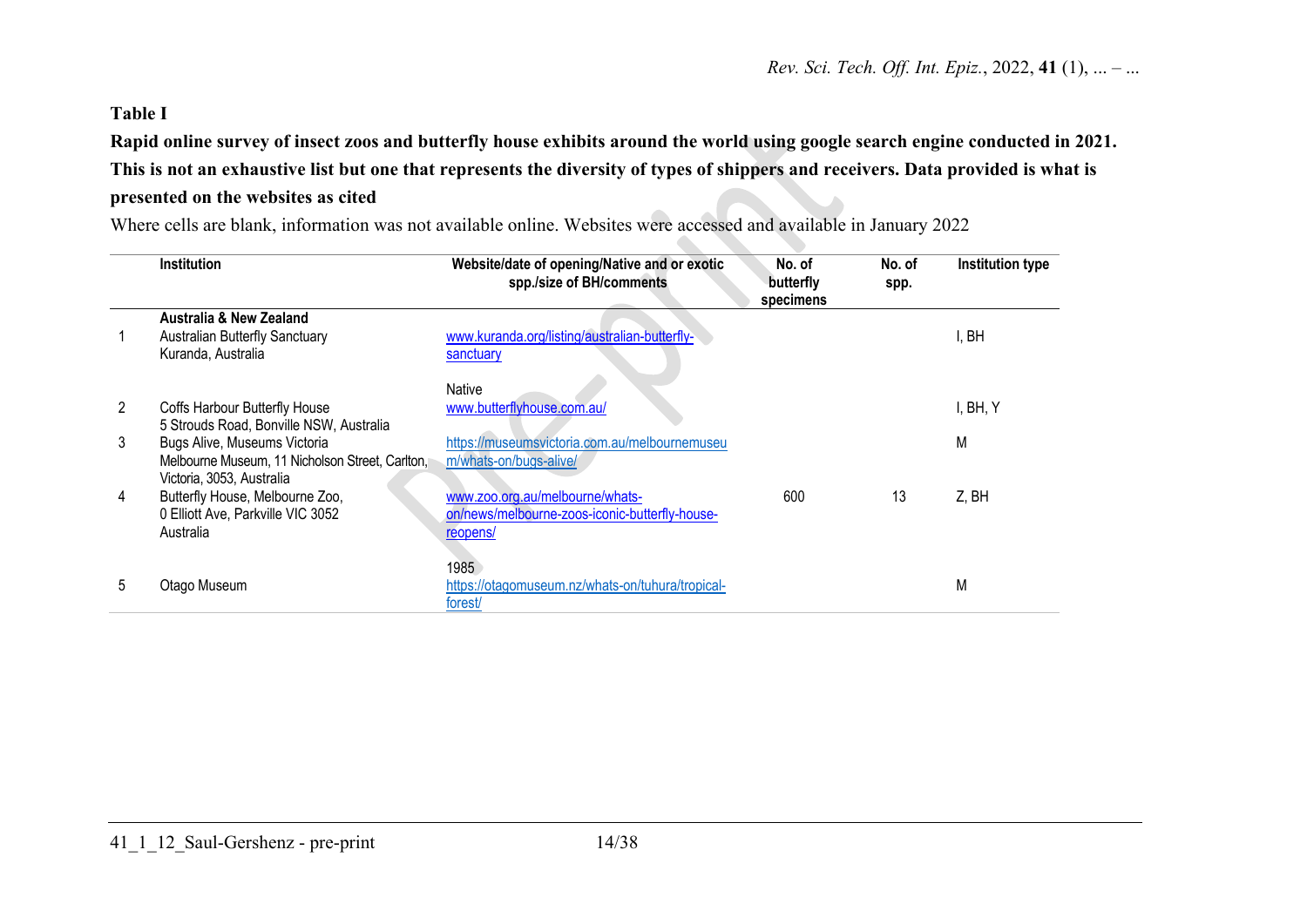|   | Tühura Tropical Forest, 419 Great King Street,<br>Dunedin, New Zealand |                                                                                  |    |           |
|---|------------------------------------------------------------------------|----------------------------------------------------------------------------------|----|-----------|
|   | Africa                                                                 |                                                                                  |    |           |
|   | Algiers Insectarium<br>Algiers, Algeria                                | https://maliactu.net/linsectarium-dalger-a-la-<br>pointe-de-la-lutte-contre-les- |    | M, IZ     |
|   |                                                                        | ravageurs/?<br>cf_chl_managed_tk__=pmd_yfkiDN                                    |    |           |
|   |                                                                        | Et.NJi6. y0elggeijX9tmXqbXpUoz6B6e5pA-<br>1632295966-0-gqNtZGzNAzujcnBszRQI      |    |           |
|   |                                                                        | An insect museum and biocontrol research facility<br>$-1924$                     |    |           |
| 2 | Exotic Animal World (formerly Butterfly World<br>$Zoo$ )               | https://exoticanimalworld.co.za/<br>0                                            | 0  | Z, BH     |
|   | Route 44, Klapmuts 7625, Stellenbosch, South<br>Africa                 | 1996                                                                             |    |           |
|   |                                                                        | International importation of butterflies stopped due<br>to COVID-19 pandemic     |    |           |
| 3 | Kipepeo Butterfly Project & Mombasa Butterfly<br>House                 | www.kipepeo.org                                                                  | 77 | I, BH, BB |
|   | Malindi, Kilifi, Kenya                                                 | <b>Native</b>                                                                    |    |           |
|   | Amani Farm Tanzania<br>Minibeast, 11 Hunting Gate, Hitchin SG4         | www.minibeast.uk/amani                                                           |    | <b>BB</b> |
|   | 0TJ, Tanzania                                                          | Supplier of pupae                                                                |    |           |
|   |                                                                        | Rural collective of butterfly farmers                                            |    |           |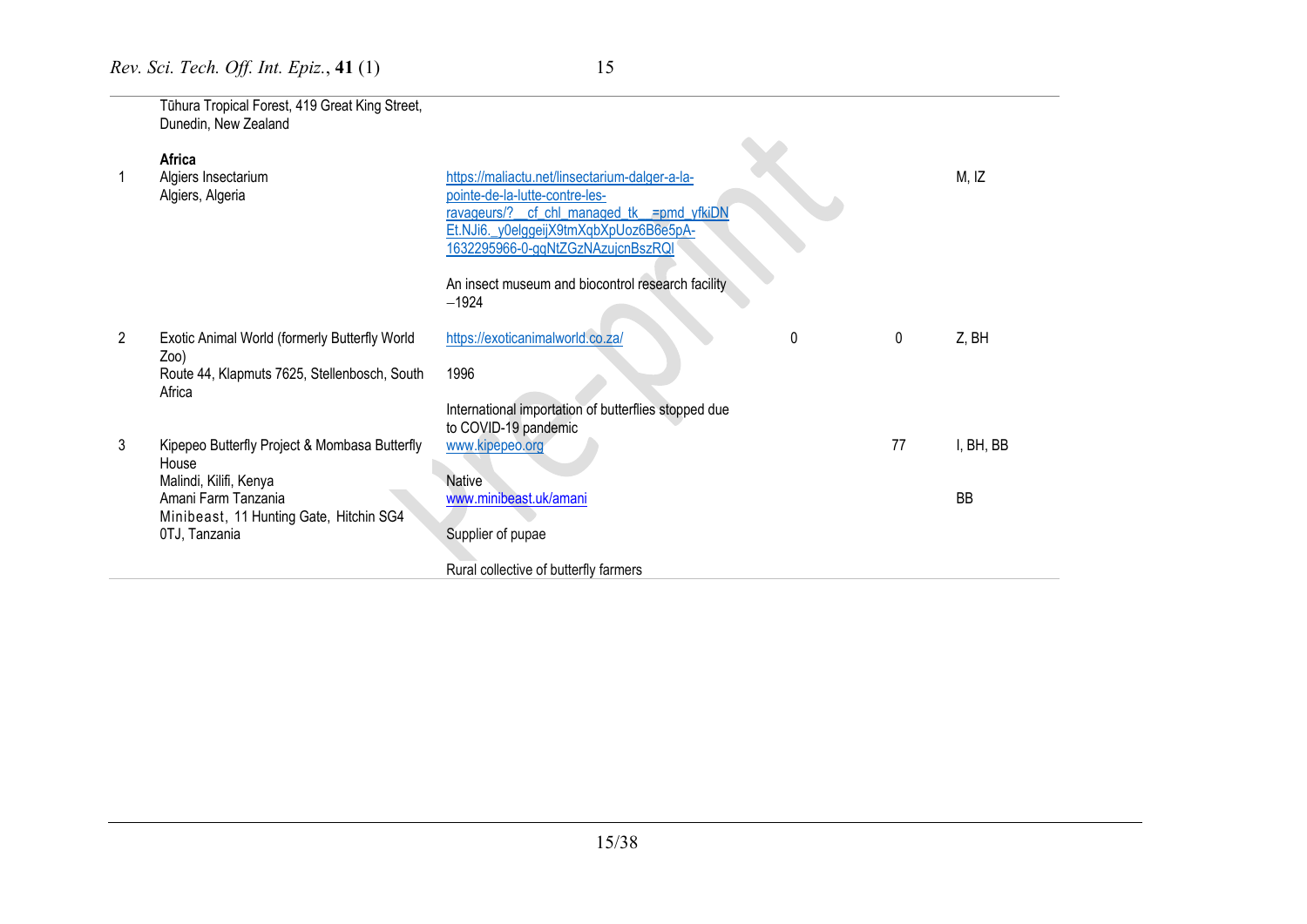|                | Mida Butterfly Farm Kenya<br>Watamu Beach Rd, Watamu, Kenya                          | www.naturalhistorycuriosities.com/conservation/s<br>upporting-the-mida-butterfly-farm-in-watamu- | $50 - 70$ | BB        |
|----------------|--------------------------------------------------------------------------------------|--------------------------------------------------------------------------------------------------|-----------|-----------|
|                |                                                                                      | kenya/                                                                                           |           |           |
|                | Asia                                                                                 | 1990                                                                                             |           |           |
|                | <b>Banteay Srey Butterfly Centre</b><br>Siem Reap, Cambodia                          | https://en.wikipedia.org/wiki/Banteay_Srey_Butterf<br>ly Centre                                  |           | I, BH, BB |
|                |                                                                                      | 2009                                                                                             |           |           |
|                |                                                                                      | <b>Native</b>                                                                                    |           |           |
| $\overline{2}$ | <b>Butterfly Conservatory of Goa</b><br>Goa, India                                   | www.ifoundbutterflies.org/butterfly-conservatory-<br>$q$ oa                                      |           | I, BH     |
| 3              | Butterfly Park, Bannerghatta National Park                                           | 400 m <sup>2</sup> , 1,000 m <sup>2</sup><br>https://bannerghattabiologicalpark.org/butterfly_pa |           | <b>NP</b> |
|                | Bangalore, India                                                                     | rk.html                                                                                          |           |           |
|                |                                                                                      | $1,000 \, \text{m}^2$                                                                            |           |           |
|                |                                                                                      | <b>Native</b>                                                                                    |           |           |
| 4              | <b>Butterfly Garden</b>                                                              | www.kfbg.org/en/attractions/Butterfly-Garden/                                                    |           | <b>BG</b> |
|                | Kadoorie Farm and Botanic Garden, Hong<br>Kong, Special Administrative Region of the |                                                                                                  |           |           |
|                | People's Republic of China                                                           |                                                                                                  |           |           |
| 5              | Butterfly House, Ocean Park<br>Hong Kong, Special Administrative Region of           | www.chinaculturetour.com/hongkong/ocean-<br>park.htm                                             |           | I, BH     |
|                | the People's Republic of China                                                       |                                                                                                  |           |           |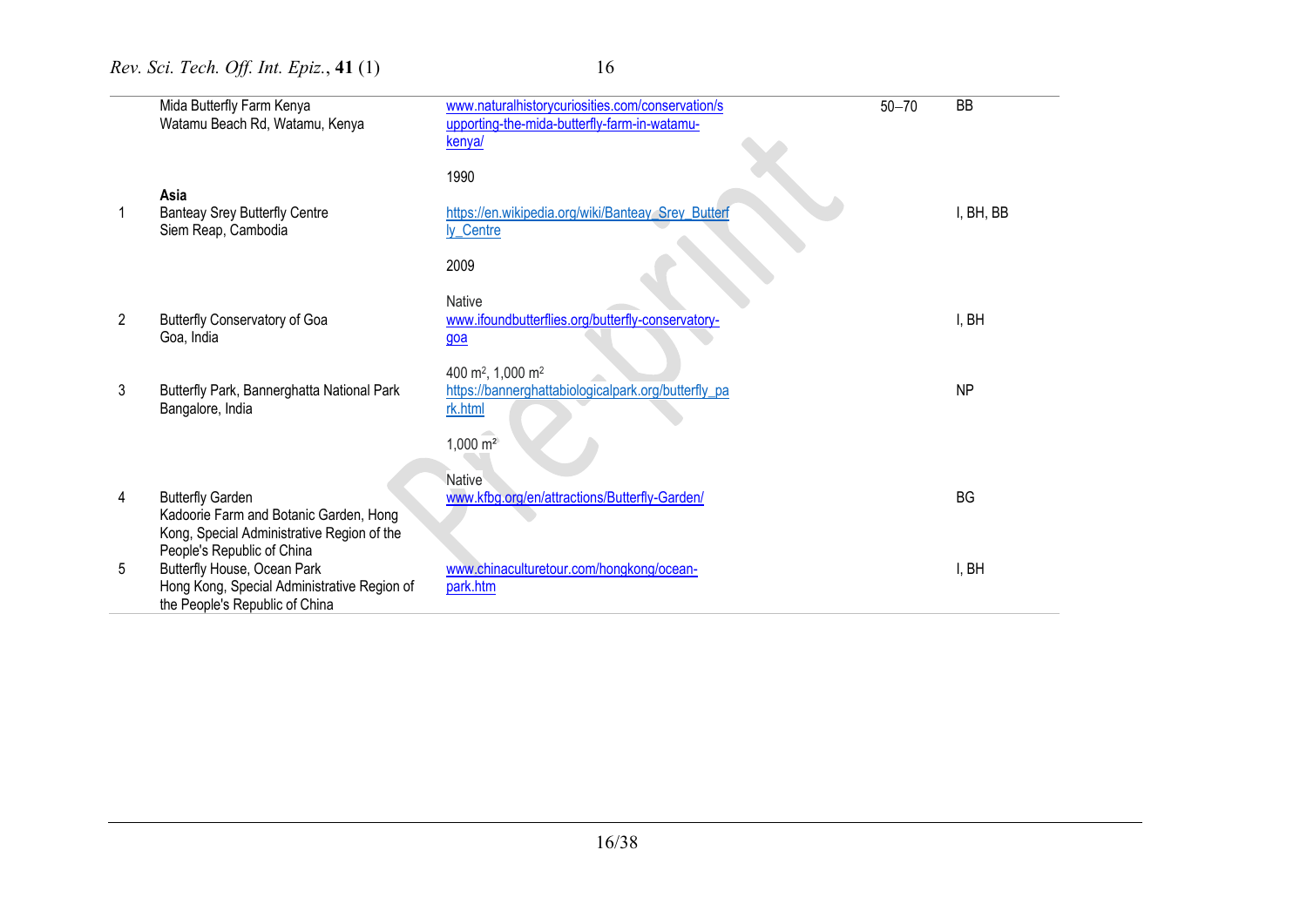| 6  | Butterfly Park and Insect Kingdom<br>51 Imbiah Road, Sentosa, Singapore 099702        | This website mentions a butterfly house<br>www.hotels.com/go/singapore/singapore-butterfly-<br>kingdom | 1,500  | 50  | Z, IZ        |
|----|---------------------------------------------------------------------------------------|--------------------------------------------------------------------------------------------------------|--------|-----|--------------|
| 7  | Dubai Butterfly Garden                                                                | www.dubaibutterflygarden.com/                                                                          | 15,000 | 50  | I, BH        |
|    | Al Barsha South 3, Dubailand Area, Beside<br>Dubai Miracle Garden, Dubai, United Arab | $6,673 \; \text{m}^2$                                                                                  |        |     |              |
|    | Emirates                                                                              | Exotic                                                                                                 |        |     |              |
| 8  | Entopia, Penang Butterfly Farm                                                        | www.entopia.com/                                                                                       | 5,000  | 120 | I, BB, BH, Y |
|    | No.830, Jalan Teluk Bahang, Teluk Bahang,<br>11050 Tanjung Bungah, Pulau Pinang,      |                                                                                                        |        |     |              |
|    | Malaysia                                                                              |                                                                                                        |        |     |              |
| 9  | Gunma Insect World                                                                    | www.giw.pref.gunma.jp/                                                                                 |        |     | I, NR, Y     |
|    | 460-1 Niisatocho Tsurugaya, Kiryu, Gunma                                              |                                                                                                        |        |     |              |
|    | 376-0132, Japan                                                                       | www.kiea.jp/GunmaInsectWorld.html                                                                      |        |     |              |
|    |                                                                                       | 4,309 m <sup>2</sup>                                                                                   |        |     |              |
|    |                                                                                       | Silk farmers exhibit                                                                                   |        |     |              |
|    |                                                                                       | 2005                                                                                                   |        |     |              |
| 10 | Itami City Museum of Insects                                                          | www.itakon.com/                                                                                        |        |     | M            |
|    | Japan                                                                                 |                                                                                                        |        |     |              |
| 11 | Insectarium, Butterfly Hot House                                                      | https://japan.apike.ca/japan_tokyo_tama_zoo.html                                                       |        |     | Z, IZ        |
|    | Tama Zoological Park, Hodokubo, Hino-shi,                                             |                                                                                                        |        |     |              |
|    | Tokyo, Japan                                                                          | $1,104 \text{ m}^2$                                                                                    |        |     |              |
| 12 | Insectarium, Taipei Zoo                                                               | https://english.zoo.gov.taipei/News Content.aspx                                                       |        |     | Z, IZ        |
|    | No.30 Sec. 2 Xinguang Rd. Taipei City 11656,                                          | ?n=E7E517B5158ABF13&sms=824DA26D0BC16                                                                  |        |     |              |
|    | Chinese Taipei                                                                        | 2B9&s=AFB765C506E50B4E                                                                                 |        |     |              |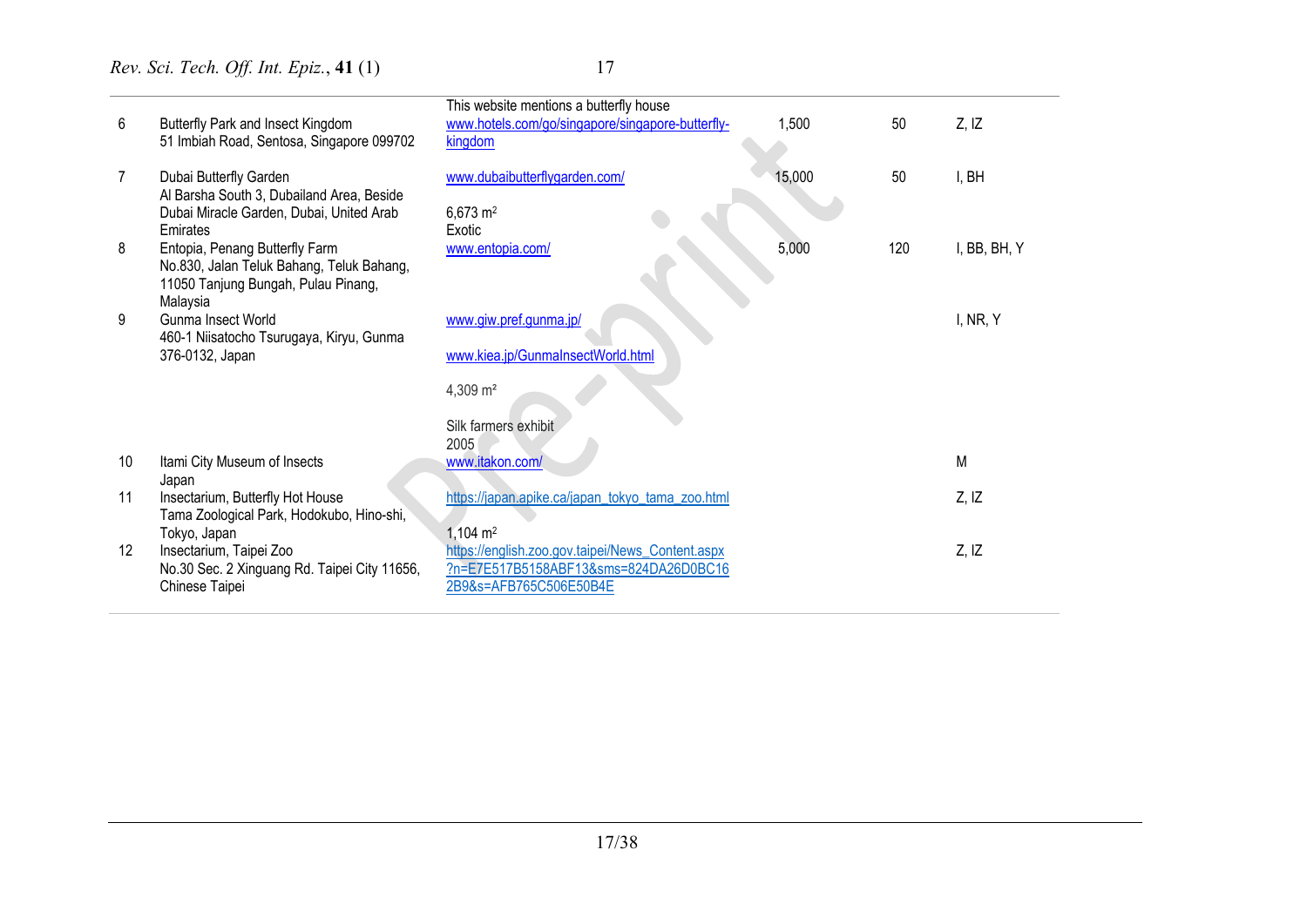| 13 | Konya Tropical Butterfly Garden                                                                      | www.konyakelebeklervadisi.com/                                            |    | BG, BP      |
|----|------------------------------------------------------------------------------------------------------|---------------------------------------------------------------------------|----|-------------|
|    | Konya, Turkey                                                                                        | www.konyakelebeklervadisi.com/Muze                                        |    |             |
| 14 | Phuket Butterfly Garden & Insect World Phuket,<br>Thailand                                           | https://phuketindex.com/butterflygarden/                                  |    | I, IZ, BG   |
| 15 | Melaka Butterfly and Reptile Sanctuary<br>Ayer Keroh, Melaka, Malaysia                               | www.butterflyreptile.com/                                                 | 20 | I, BG, BE   |
|    |                                                                                                      | 1991                                                                      |    |             |
| 16 | Simply Butterflies Conservation Center<br>Bilar, Bohol, The Philippines                              | www.boholtourismph.com/simply-butterflies-<br>conservation-center/        |    | I, BH       |
| 17 | Singapore Zoological Gardens<br>The Fragile Forest Enclosure, 80 Mandai Lake                         | www.mandai.com/en/singapore-zoo/animals-and-<br>zones/fragile-forest.html |    | Z, IZ, BE   |
| 18 | Road, Singapore 729826<br><b>Tropical Butterfly Conservatory</b><br>Trichy, Tamil Nadu 620101, India | https://en.wikipedia.org/wiki/Tropical_butterfly_co<br>nservatory, Trichy |    | I, BH       |
|    | <b>North America</b>                                                                                 |                                                                           |    |             |
|    | Aveda Butterfly Garden, Minnesota Zoo<br>1300 Zoo Blvd, Apple Valley, Minnesota 55124,               | https://mnzoo.org/blog/tag/aveda-butterfly-garden/                        | 40 | Z, BE, S    |
|    | <b>USA</b>                                                                                           | <b>Native</b>                                                             |    |             |
| 2  | Bayer Insectarium & Mary Ann Lee Butterfly                                                           | www.stlzoo.org/visit/thingstoseeanddo/discoveryc                          |    | Z, BH, IZ   |
|    | Wing, Saint Louis Zoological Park<br>Government Dr., St Louis, MO 63110, USA                         | orner/insectarium                                                         |    |             |
|    |                                                                                                      | 2000                                                                      |    |             |
| 3  | Butterfly Garden, Bronx Zoo                                                                          | https://bronxzoo.com/things-to-                                           |    | $Z$ , BE. S |
|    | 2300 Southern Blvd, Bronx, New York, 10460,                                                          | do/exhibits/butterfly-                                                    |    |             |
|    | <b>USA</b>                                                                                           | garden?gclid=Cj0KCQiAweaNBhDEARIsAJ5hwb                                   |    |             |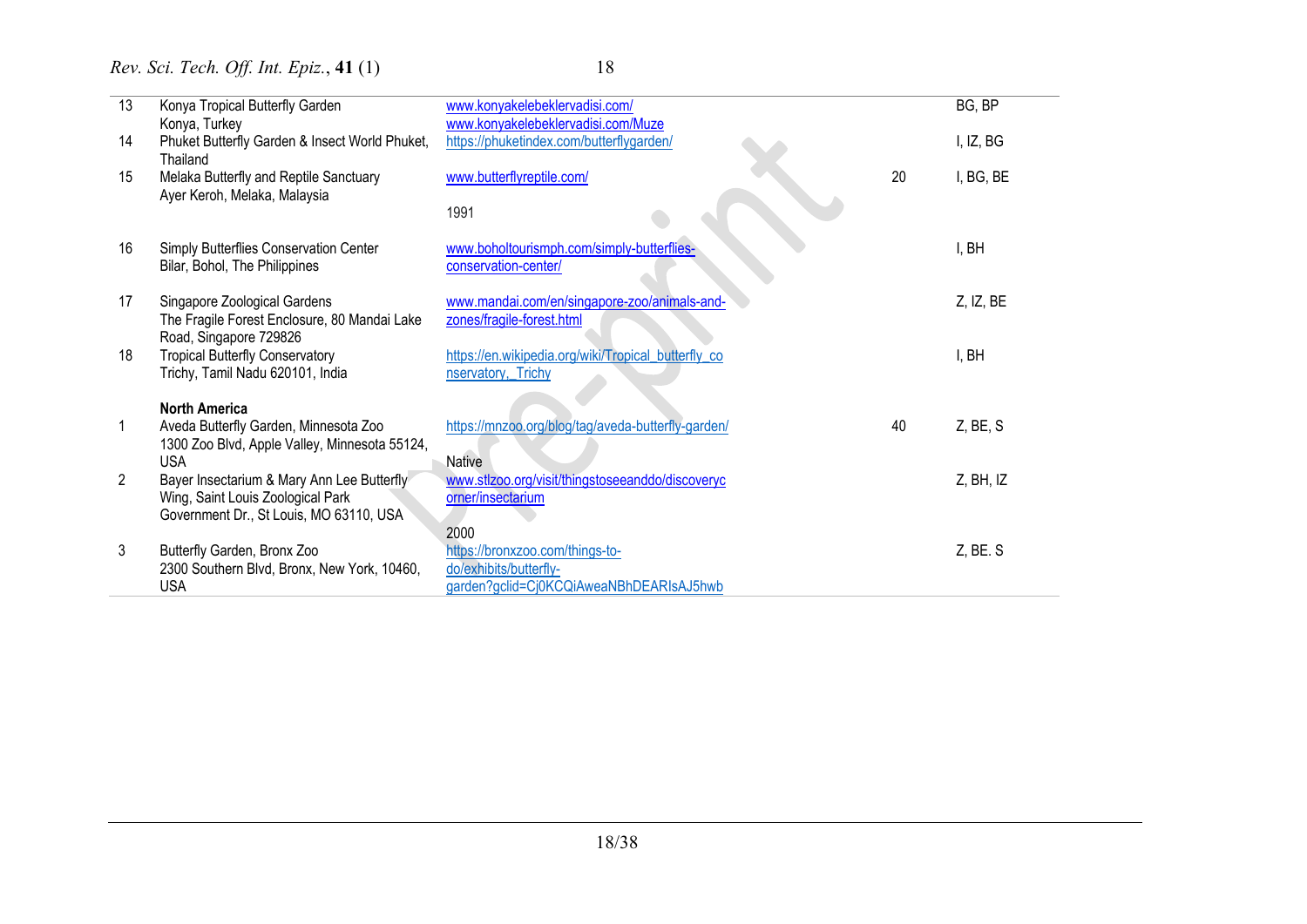|    |                                                                                                                                 | dLsV9cdJ8c74CDncSSRN5AT5Hb9siFMV8EMJA<br>1vv9VkYaayBKQ4v8aApYfEALw_wcB                                              |                  |           |
|----|---------------------------------------------------------------------------------------------------------------------------------|---------------------------------------------------------------------------------------------------------------------|------------------|-----------|
| 4  | Butterfly exhibit<br>American Museum of Natural History, New                                                                    | Native<br>www.amnh.org/exhibitions/butterflies                                                                      | 500              | M, BE, S  |
| 5  | York City, NY, USA<br><b>Butterfly House</b><br>Missouri Botanical Gardens, 15050 Faust Pk,                                     | Exotic<br>www.missouribotanicalgarden.org/visit/family-of-<br>attractions/butterfly-house.aspx                      |                  | BG, BH    |
| 6  | Chesterfield, Missouri 63017, USA<br>Butterfly House, Children's Museum<br>224 Lamm Street, Mankato, MN 56001, USA              | www.cmsouthernmn.org/butterfly-house/                                                                               |                  | M, BE     |
|    | Audubon Butterfly Garden and Insectarium<br>423 Canal St, New Orleans, Louisiana 70130,<br><b>USA</b>                           | <b>Native</b><br>https://audubonnatureinstitute.org/insectarium                                                     |                  | Z, IZ     |
| 8  | Bear Mountain Butterfly Sanctuary<br>18 Church Rd, Jim Thorpe, PA 18229, USA                                                    | https://bearmountainbutterflies.com/raising-<br>butterflies/                                                        |                  | I, BE     |
|    |                                                                                                                                 | Native                                                                                                              |                  |           |
| 9  | Berniece Grewcock Butterfly and Insect<br>Pavilion, Henry Doorly Zoo and Aquarium<br>3701 S 10th St, Omaha, Nebraska 68108, USA | Painted lady and monarch butterfly releases<br>www.omahazoo.com/berniece-grewcock-butterfly-<br>and-insect-pavilion |                  | Z, IZ, BH |
| 10 | Butterfly House and Insect World<br>6750 McGulpin Street, Mackinac Island, MI,<br><b>USA</b>                                    | Exotic<br>www.originalbutterflyhouse.com/<br>1991, 2006                                                             | 100 <sub>s</sub> | I, BH     |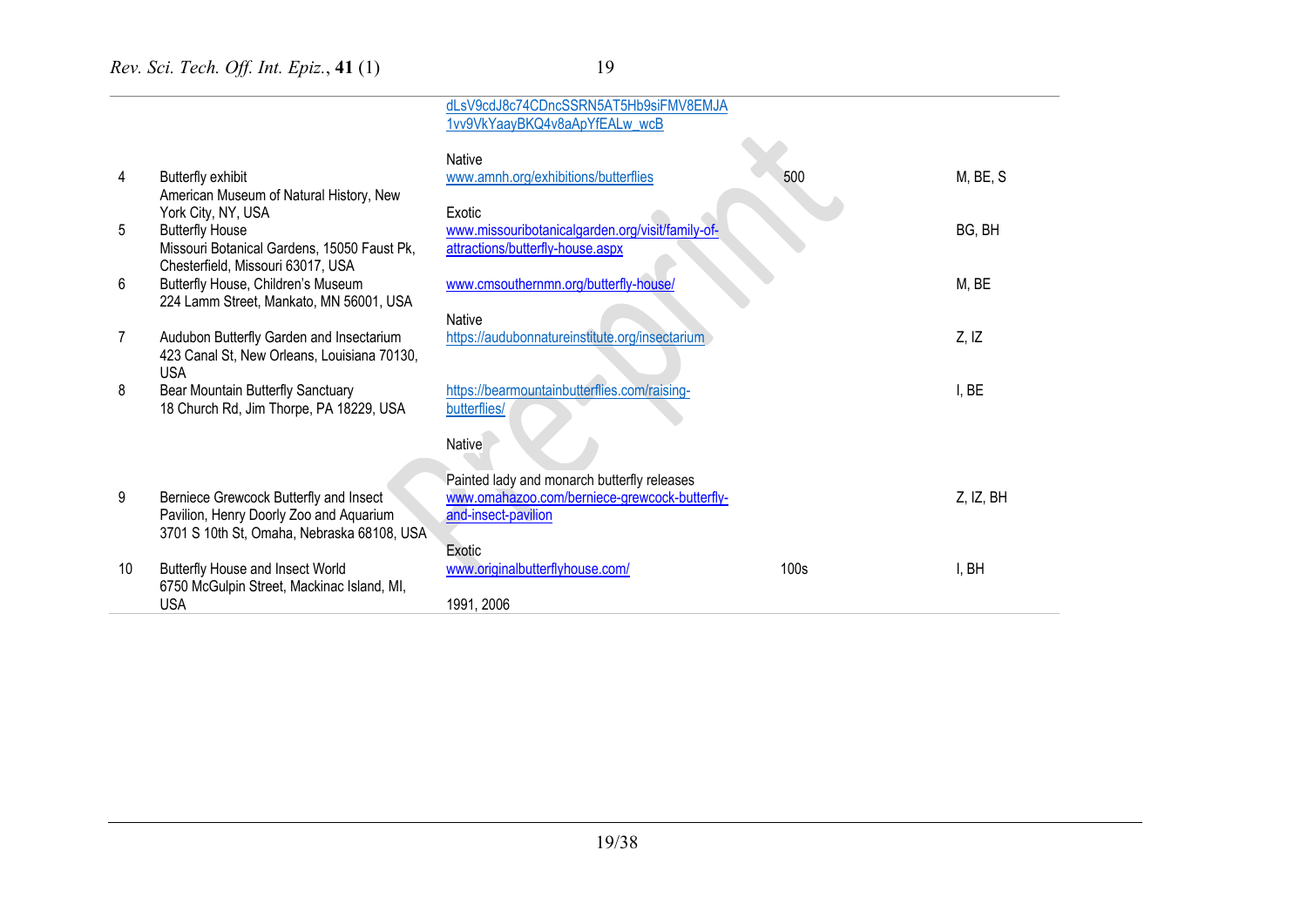| 11 | <b>Blooming Butterfly Garden</b>                       | $167 \text{ m}^2$<br>https://comozooconservatory.org/new-planting- |             | 100       | Z, BE         |
|----|--------------------------------------------------------|--------------------------------------------------------------------|-------------|-----------|---------------|
|    | Como Zoo & Conservatory, 1225 Estabrook                | for-blooming-butterflies/                                          |             |           |               |
|    | Drive, St Paul, MN 55103, USA                          | $232 \, \text{m}^2$                                                |             |           |               |
|    |                                                        | Exotic                                                             |             |           |               |
| 12 | Bug House, Houston Zoo                                 | www.houstonzoo.org/explore/exhibits/bug-house/                     |             |           | Z, IZ         |
|    | 6200 Hermann Park Drive, Houston, TX 77030,            |                                                                    |             |           |               |
|    | <b>USA</b>                                             | 2014                                                               |             |           |               |
| 13 | <b>Butterfly Biosphere</b>                             | https://thanksgivingpoint.org/experience/butterfly-                | 1,000       |           | I, BH         |
|    | 3003 N Thanksgiving Way, Thanksgiving Point,           | biosphere/                                                         |             |           |               |
|    | Lehi, Utah 84043, USA                                  |                                                                    |             |           |               |
|    |                                                        | $3,716 \text{ m}^2$                                                |             |           |               |
|    |                                                        | Exotic                                                             |             |           |               |
| 14 | Butterfly Conservatory & Insect Zoo, Kansas            | www.k-state.edu/gardens/education/insect-zoo/                      |             |           | U, IZ         |
|    | <b>State University</b>                                |                                                                    |             |           |               |
|    | Manhattan, Kansas 66506, USA                           |                                                                    |             |           |               |
| 15 | <b>Butterfly Encounter, Connecticut Science</b>        | https://ctsciencecenter.org/butterfly-encounter/                   | $100 - 200$ | $20 - 30$ | M, BE         |
|    | Center                                                 |                                                                    |             |           |               |
|    | 250 Columbus Blvd, Hartford, Connecticut<br>06103, USA | Exotic                                                             |             |           |               |
| 16 | Butterfly House at Churchville Nature Center           | www.localgymsandfitness.com/US/Southampton/                        |             |           | NC, BH, IZ, S |
|    | 501 Churchville Ln., Churchville, PA 18966,            | 499910143494954/The-Butterfly-House-at-                            |             |           |               |
|    | <b>USA</b>                                             | <b>Churchville-Nature-Center</b>                                   |             |           |               |
|    |                                                        |                                                                    |             |           |               |
|    |                                                        | 2014                                                               |             |           |               |
|    |                                                        | <b>Native</b>                                                      |             |           |               |
|    |                                                        | butterflies and some other insects                                 |             |           |               |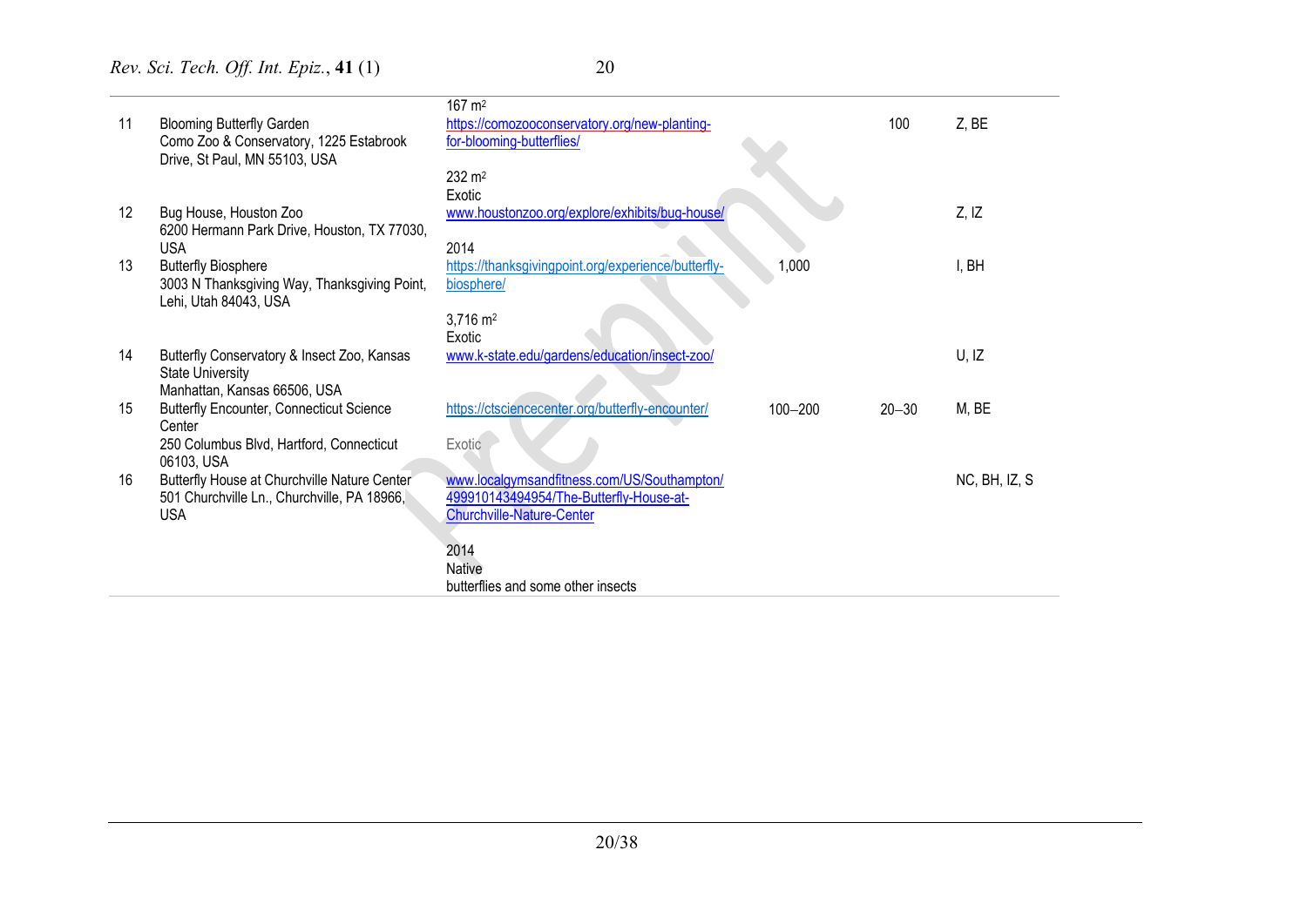| 17 | Butterfly Garden & Insect Zoo, Museum of<br>Science                                                                 | www.mos.org/explore/exhibits/butterfly-garden                                                                          |                |           | M, IZ    |
|----|---------------------------------------------------------------------------------------------------------------------|------------------------------------------------------------------------------------------------------------------------|----------------|-----------|----------|
| 18 | 1 Science Park, Boston, MA 02114, USA<br>Butterfly Habitat, Six Flags Discovery Kingdom<br>Vallejo, California, USA | www.sixflags.com/discoverykingdom/attractions/b<br>utterfly-habitat                                                    |                |           | I, BH    |
| 19 | Butterfly House, Ashland Nature Center<br>Delaware Nature Society, Hockessin, Delaware<br>19707, USA                | Exotic<br>www.onlyinyourstate.com/delaware/ashland-<br>nature-center-de/                                               |                |           | NC, BH,  |
| 20 | Butterfly House, Detroit Zoo<br>8450 W. 10 Mile Rd, Royal Oak, Michigan<br>48067, USA                               | Native<br>https://detroitzoo.org/animals/zoo-<br>animals/butterfly/                                                    | 250 pupae/week | 25        | Z, BH    |
| 21 | Butterfly House, San Antonio Zoo<br>3903 N St Mary's Street, San Antonio, Texas<br>78212 USA                        | Exotic<br>www.tripadvisor.com/ShowUserReviews-g60956-<br>d104199-r472224489-San Antonio Zoo-<br>San_Antonio_Texas.html |                | $15 - 20$ | Z, BH    |
| 22 | <b>Butterfly House</b><br>1455 Obee Road, Whitehouse, Ohio 43571,<br><b>USA</b>                                     | $156 \; \text{m}^2$<br>www.wheelerfarms.com/butterfly-house<br>Exotic                                                  |                |           | I, BH    |
| 23 | Butterfly House, The Gardens on Spring Creek<br>2145 Centre Ave, Fort Collins, Colorado 80526,<br><b>USA</b>        | www.fcgov.com/gardens/<br>2019<br>$158 \; \text{m}^2$<br>Native                                                        | 100s           |           | I, BH, Y |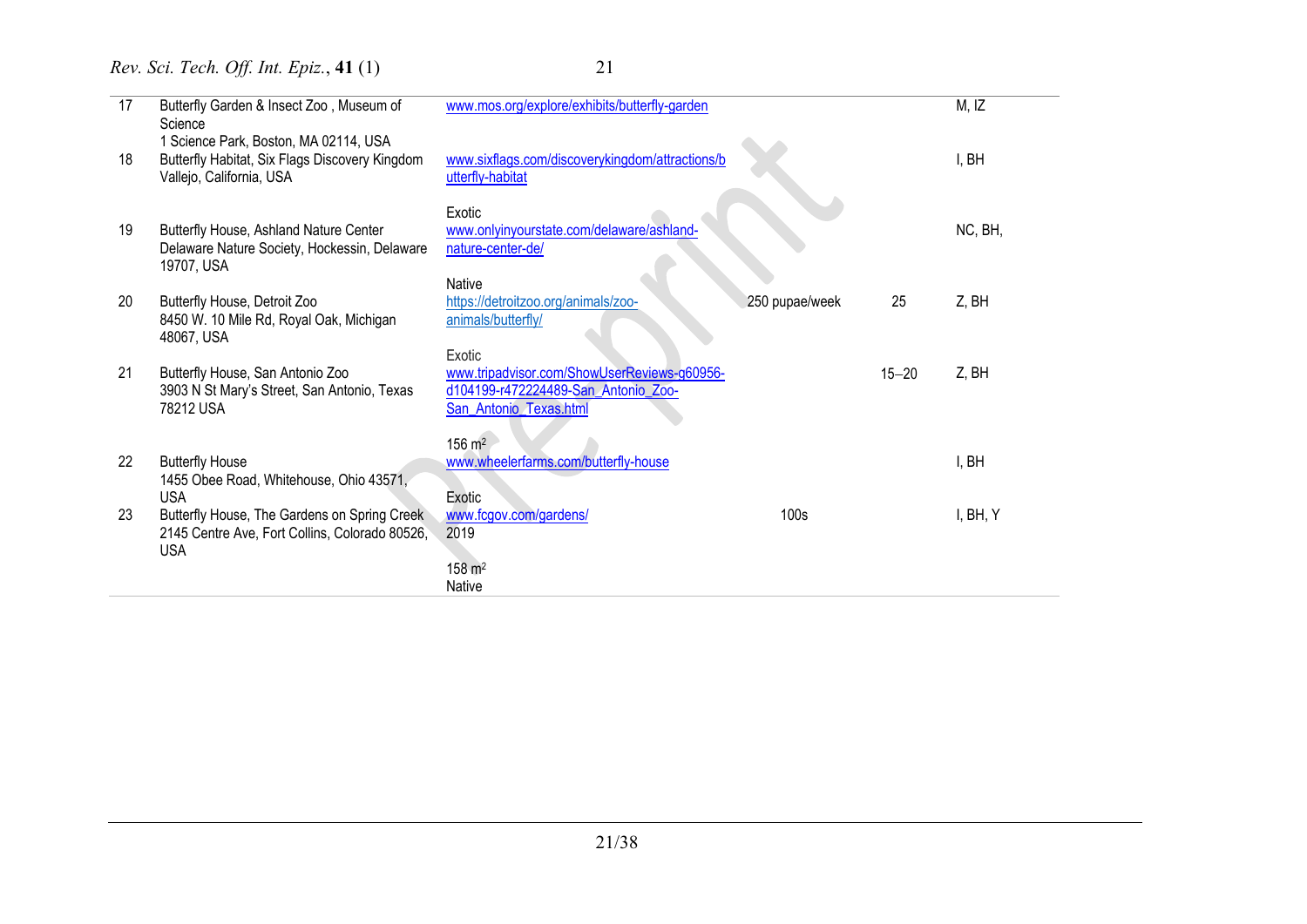| $\overline{24}$ | Butterfly Hollow, Franklin Park Zoo<br>One Franklin Park Road, Boston,<br>Massachusetts 02121, USA | www.zoonewengland.org/franklin-park-<br>zoo/exhibits/butterfly-hollow-seasonal/ |       | 40        | Z, BE, S  |
|-----------------|----------------------------------------------------------------------------------------------------|---------------------------------------------------------------------------------|-------|-----------|-----------|
|                 |                                                                                                    | <b>Native</b>                                                                   |       |           |           |
| 25              | Butterfly Magic, Tucson Botanical Gardens<br>Tucson, Arizona 85712, USA                            | https://tucsonbotanical.org/                                                    |       |           | BG, S     |
|                 |                                                                                                    | https://tucsonbotanical.org/buy-tickets/                                        |       |           |           |
|                 |                                                                                                    |                                                                                 |       |           |           |
|                 |                                                                                                    | Exotic                                                                          |       |           |           |
| 26              | <b>Butterfly Palace and Rainforest Adventure</b>                                                   | www.thebutterflypalace.com/                                                     | 1,000 | $40 - 60$ | I, BH, Y  |
|                 | 4106 W. Hwy 76, Branson, Missouri 65616,                                                           |                                                                                 |       |           |           |
|                 | <b>USA</b>                                                                                         | Spend US\$ 70-100,000 per year on pupa                                          |       |           |           |
|                 |                                                                                                    |                                                                                 |       |           |           |
|                 |                                                                                                    | 650 m <sup>2</sup>                                                              |       |           |           |
| 27              | <b>Butterfly Pavilion</b><br>6252 W. 104 <sup>th</sup> Avenue, Westminster, Colorado               | https://butterflies.org/                                                        | 1,200 |           | I, BH, IZ |
|                 | 80020 USA                                                                                          | 1995                                                                            |       |           |           |
|                 |                                                                                                    | Wings of the Tropics, 650 m <sup>2</sup>                                        |       |           |           |
|                 |                                                                                                    | 2,800 m <sup>2</sup>                                                            |       |           |           |
|                 |                                                                                                    | Exotic                                                                          |       |           |           |
| 28              | <b>Butterfly Place</b>                                                                             | https://butterflyplace-ma.com/                                                  |       |           | I, BH     |
|                 | 120 Tingsboro Road                                                                                 |                                                                                 |       |           |           |
| 29              | Westford, Massachusetts 01886, USA                                                                 | Exotic                                                                          |       |           |           |
|                 | Butterfly Jungle, San Diego Wild Animal Park<br>15500 San Pasqual Valley Road Escondido,           | https://sdzsafaripark.org/animals/butterfly                                     |       |           | Z, BH, S  |
|                 | California 92027-7017, USA                                                                         | Exotic                                                                          |       |           |           |
| 30              | Butterfly Rainforest, Florida Museum of Natural                                                    | www.floridamuseum.ufl.edu/exhibits/butterfly-                                   | 1,000 | 50        | M, BH     |
|                 | History                                                                                            | rainforest/                                                                     |       |           |           |
|                 | Gainesville, Florida 32611, USA                                                                    |                                                                                 |       |           |           |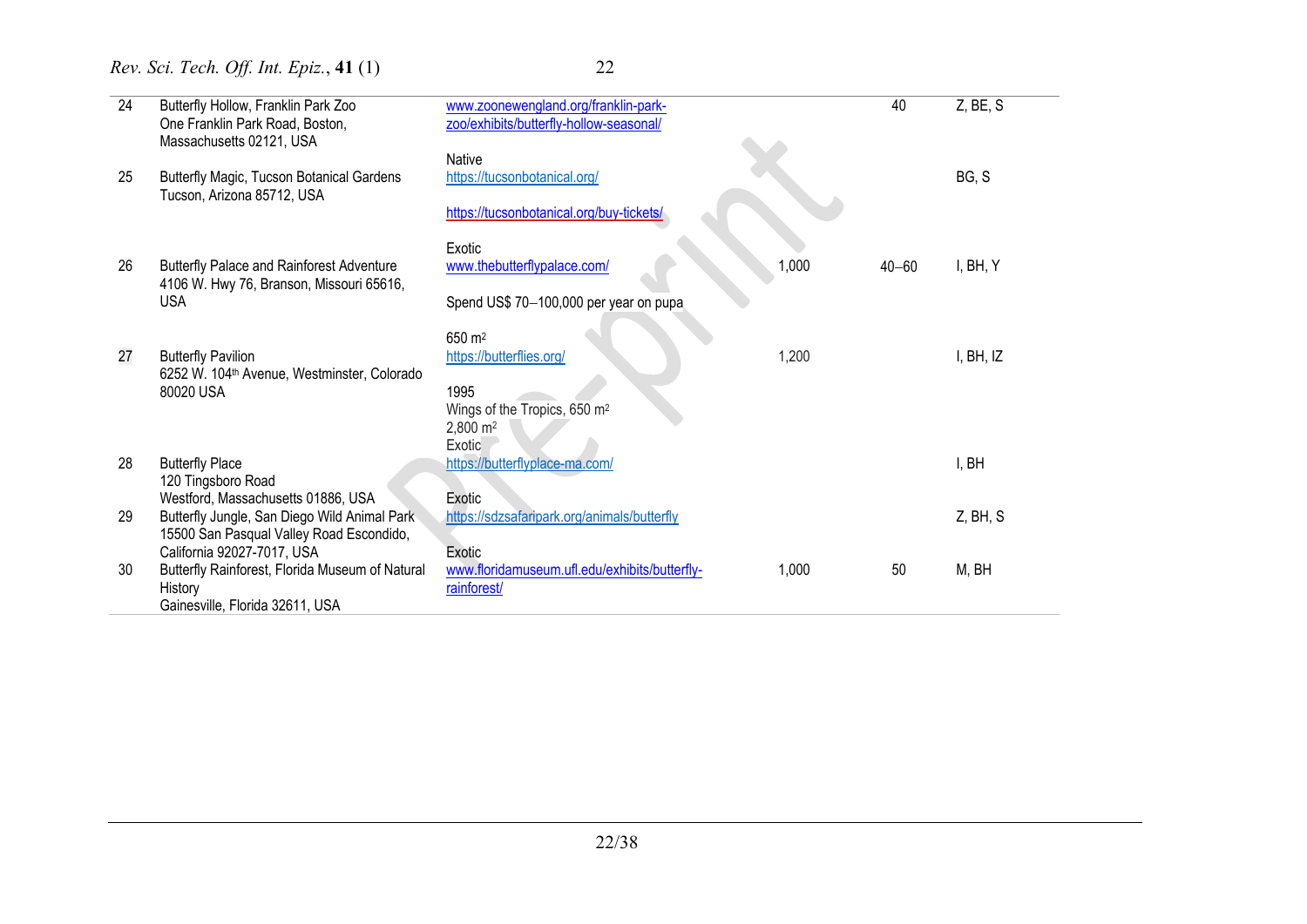| 31 | Butterfly Wing, Reiman Gardens<br>Iowa State University<br>1407 University Blvd.                                                                 | 595 m <sup>2</sup><br>Exotic<br>www.reimangardens.com/education-<br>ideas/butterfly-insect-links-and-articles/                                                                                                                                                                           | 800   | 80 | U, BE     |
|----|--------------------------------------------------------------------------------------------------------------------------------------------------|------------------------------------------------------------------------------------------------------------------------------------------------------------------------------------------------------------------------------------------------------------------------------------------|-------|----|-----------|
|    | Ames, Iowa, 50011, USA                                                                                                                           | 232 m <sup>2</sup>                                                                                                                                                                                                                                                                       |       |    |           |
| 32 | <b>Butterfly Wonderland</b><br>9500 East Vía de Ventura F100                                                                                     | Native and exotic<br>https://butterflywonderland.com/                                                                                                                                                                                                                                    | 100s  |    | I, BE     |
| 33 | Scottsdale, Arizona 85256, USA<br>Butterfly World, Six Flags Discovery Kingdom<br>1001 Fairgrounds Dr., Vallejo, California 94589,<br><b>USA</b> | Exotic<br>www.sixflags.com/discoverykingdom/attractions/b<br>utterfly-habitat                                                                                                                                                                                                            |       |    | I, BH     |
| 34 | <b>Cambridge Butterfly Conservatory</b><br>2500 Kossuth Rd, Cambridge, ON N3H 4R7,<br>Canada                                                     | Exotic<br>www.cambridgebutterfly.com/<br>2001                                                                                                                                                                                                                                            | 2,000 | 57 | BH, IZ    |
|    |                                                                                                                                                  | Exotic                                                                                                                                                                                                                                                                                   |       |    |           |
| 35 | Cecil B Day Butterfly Center, Callaway Resort                                                                                                    | In partnership with El Bosque Nuevo Butterfly<br>Farm, 100% of the profit from the purchase of<br>butterflies is invested into reforestation and<br>conservation of tropical rainforest habitat in the<br>Guanacaste region of Costa Rica<br>www.callawaygardens.com/the-gardens/places- | 1,000 |    | BG, BH, Y |
|    | and Gardens                                                                                                                                      | to-explore/day-butterfly-center/                                                                                                                                                                                                                                                         |       |    |           |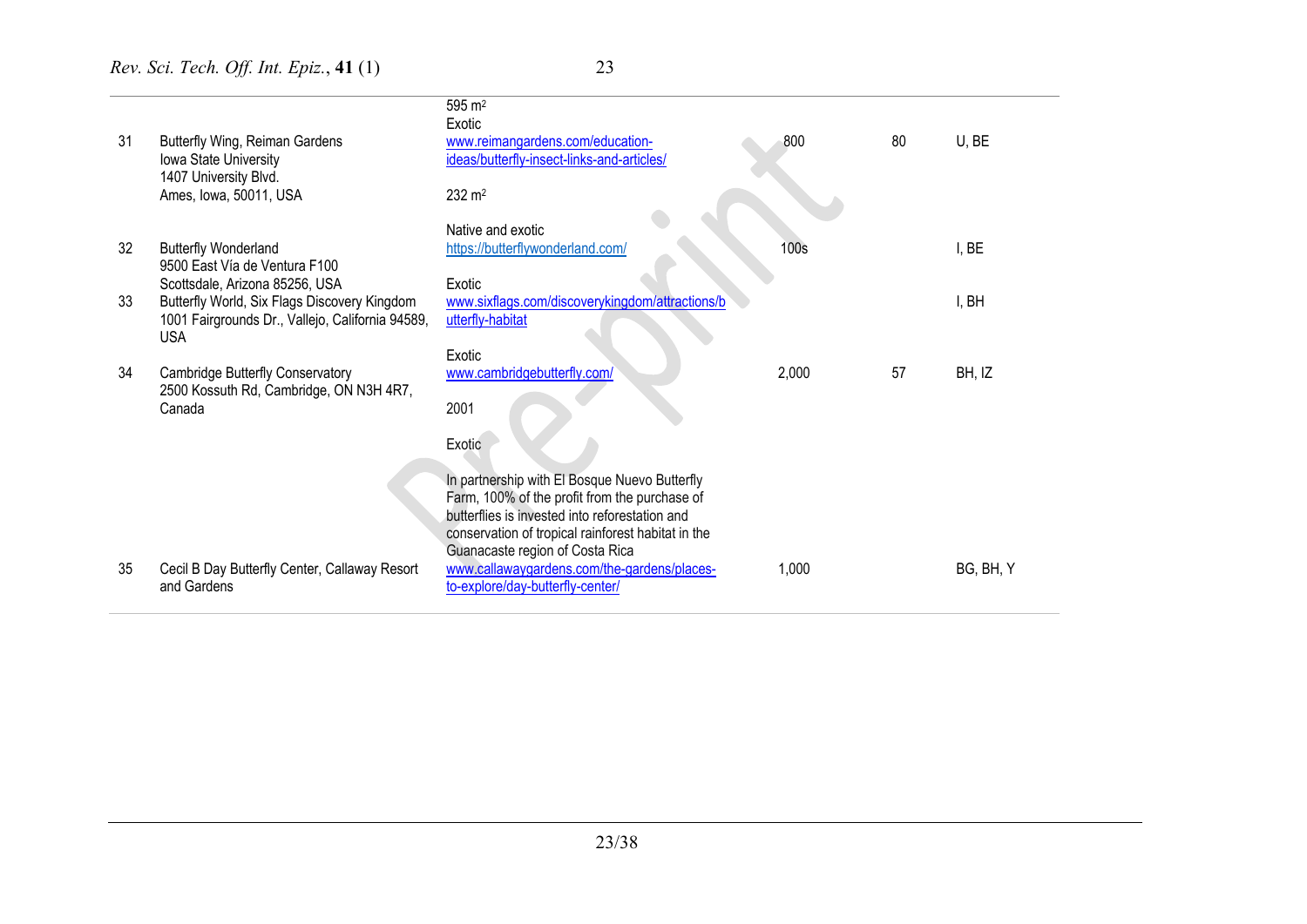|    | 17800 US Highway 27, Pine Mountain, Georgia<br>31822, USA                                                         | Exotic                                                                                   |       |    |                |
|----|-------------------------------------------------------------------------------------------------------------------|------------------------------------------------------------------------------------------|-------|----|----------------|
| 36 | Cockrell Butterfly Center, Houston Museum of<br><b>Natural Science</b>                                            | www.hmns.org/cockrell-butterfly-center/                                                  |       | 11 | M, BH, Y       |
|    | 5555 Hermann Park Dr., Houston, Texas<br>77030, USA                                                               | Exotic                                                                                   |       |    |                |
| 37 | Frederik Meijer Gardens & Sculpture Butterflies<br>are Blooming<br>Exhibit Park, 1000 East Beltline Ave NE, Grand | www.meijergardens.org/calendar/butterflies-are-<br>blooming/                             | 7,000 | 60 | BG, BH, S      |
|    | Rapids, Michigan 49525, USA                                                                                       | 1,400 m <sup>2</sup> -Lena Meijer Conservatory<br>Exotic                                 |       |    |                |
| 38 | Insect Zoo & Butterfly Pavilion, Natural History<br>Museum of Los Angeles County<br>Los Angeles, California, USA  | https://nhm.org/experience-nhm/exhibitions-<br>natural-history-museum/butterfly-pavilion |       |    | M, IZ, Y, BH-S |
|    |                                                                                                                   | <b>Native</b>                                                                            |       |    |                |
| 39 | Insect House, San Diego Zoo<br>2920 Zoo Drive, San Diego, CA 92101, USA                                           | www.shyguysworld.com/index.php?topic=20802.0                                             |       |    | Z, IZ          |
| 40 | Idlewild Butterfly Farm and Insectarium                                                                           | Exotic<br>www.idlewildbutterflyfarm.com/butterflies                                      |       |    | BF, IZ. BH     |
|    | 1100 Logan St, Louisville, Kentucky 40204,                                                                        |                                                                                          |       |    |                |
|    | <b>USA</b>                                                                                                        | 2009                                                                                     |       |    |                |
|    |                                                                                                                   | Native butterflies to eastern USA & for release at<br>events                             |       |    |                |
| 41 | Insect Zoo, San Francisco Zoo                                                                                     | www.sfzoo.org/australian-walking-stick/                                                  | 1,000 | 20 | $Z$ , IZ, Y    |
|    | 1 Zoo Road, San Francisco, California 94132,<br><b>USA</b>                                                        | 1979-Insect Zoo                                                                          |       |    |                |
|    |                                                                                                                   | Native and exotic                                                                        |       |    |                |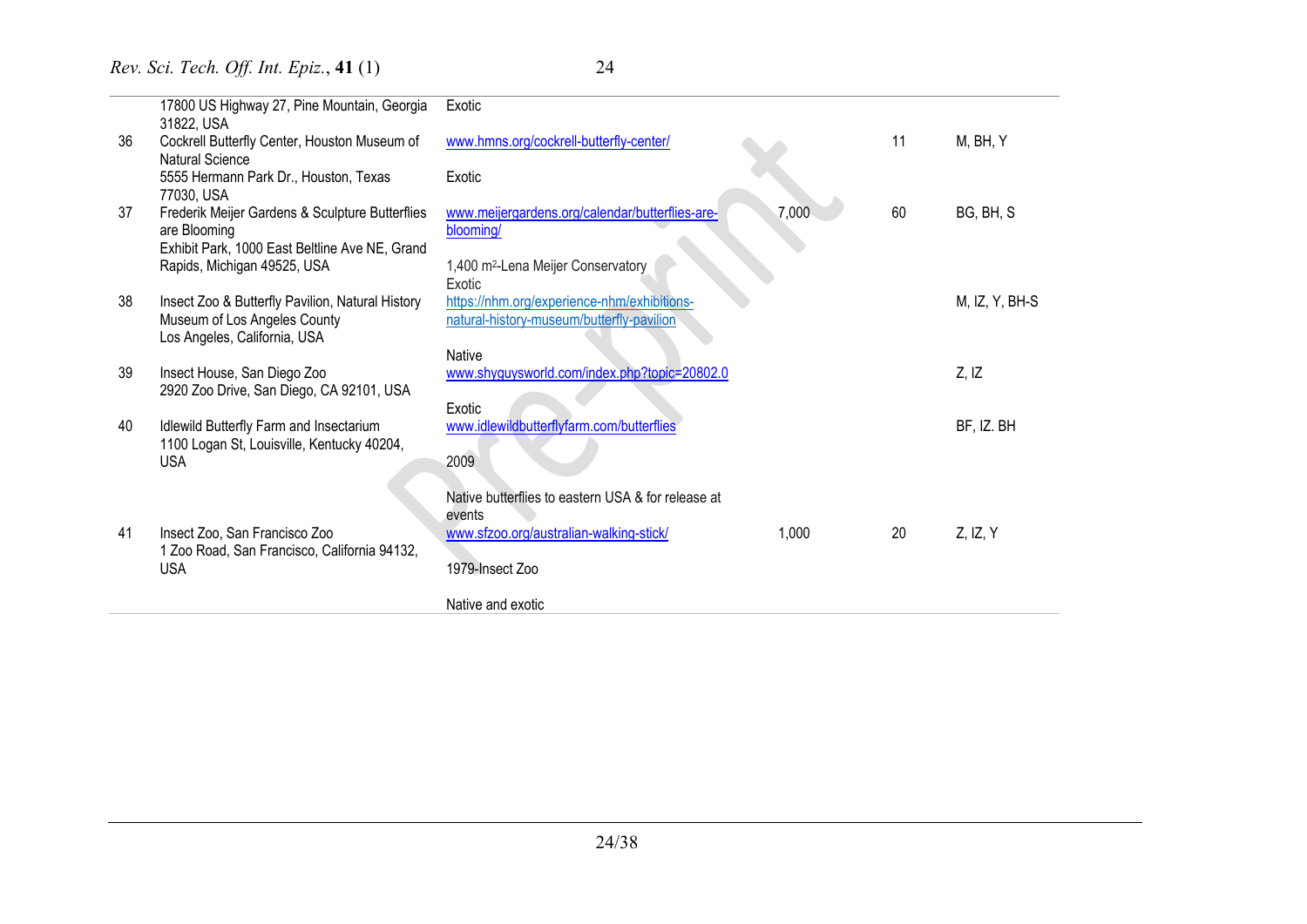| 42 | Insect exhibit, Toronto Zoo<br>261A Old Finch Ave, Toronto, Ontario M1B                                | www.torontozoo.com/welcomeback                                   |           |           | Z, IZ        |
|----|--------------------------------------------------------------------------------------------------------|------------------------------------------------------------------|-----------|-----------|--------------|
|    | 5K7, Canada                                                                                            | Insect exhibits within other exhibits                            |           |           |              |
| 43 | Key West Butterfly and Nature Conservatory<br>1316 Duval St, Key West, Florida 33040, USA              | www.keywestbutterfly.com/                                        |           | $50 - 60$ | I, BH        |
| 44 | Living Conservatory, North Carolina Museum of                                                          | Exotic<br>https://naturalsciences.org/living-collections/living- |           |           | M, IZ        |
|    | <b>Natural Sciences</b>                                                                                | conservatory                                                     |           |           |              |
|    | 11 West Jones Street, Raleigh, North Carolina<br>27601, USA                                            |                                                                  |           |           |              |
| 45 | Magic Wings Butterfly Conservatory & Gardens<br>281 Greenfield Road, South Deerfield, MA<br>01373, USA | https://magicwings.com/                                          | 3000-4000 |           | BG, BH       |
|    |                                                                                                        | 2000<br>743 m <sup>2</sup>                                       |           |           |              |
|    |                                                                                                        | Exotic                                                           |           |           |              |
| 46 | Magic Wings Butterfly House & Bayer<br>Insectarium North Carolina Museum of Life &                     | www.lifeandscience.org/explore/insectarium/                      |           | $30 - 50$ | M, BH, IZ, Y |
|    | Science                                                                                                | Exotic                                                           |           |           |              |
|    | 433 Murray Ave, Durham, North Carolina<br>37704, USA                                                   |                                                                  |           |           |              |
| 10 | Mariposario<br>Chapultepec, Mexico City, Mexico                                                        | www.atlasobscura.com/places/mariposario-<br>chapultepec          | 1,000s    |           | I, BB        |
|    |                                                                                                        |                                                                  |           |           |              |
| 47 | Marshall Butterfly Pavilion, Desert Botanical                                                          | https://dbg.org/                                                 |           |           | BG, BE       |
|    | Garden<br>1201 N Galvin Pkwy, Phoenix, Arizona 85008,                                                  | https://dbg.org/exhibits/mighty-monarchs/2021-<br>$09 - 25/$     |           |           |              |
|    | <b>USA</b>                                                                                             |                                                                  |           |           |              |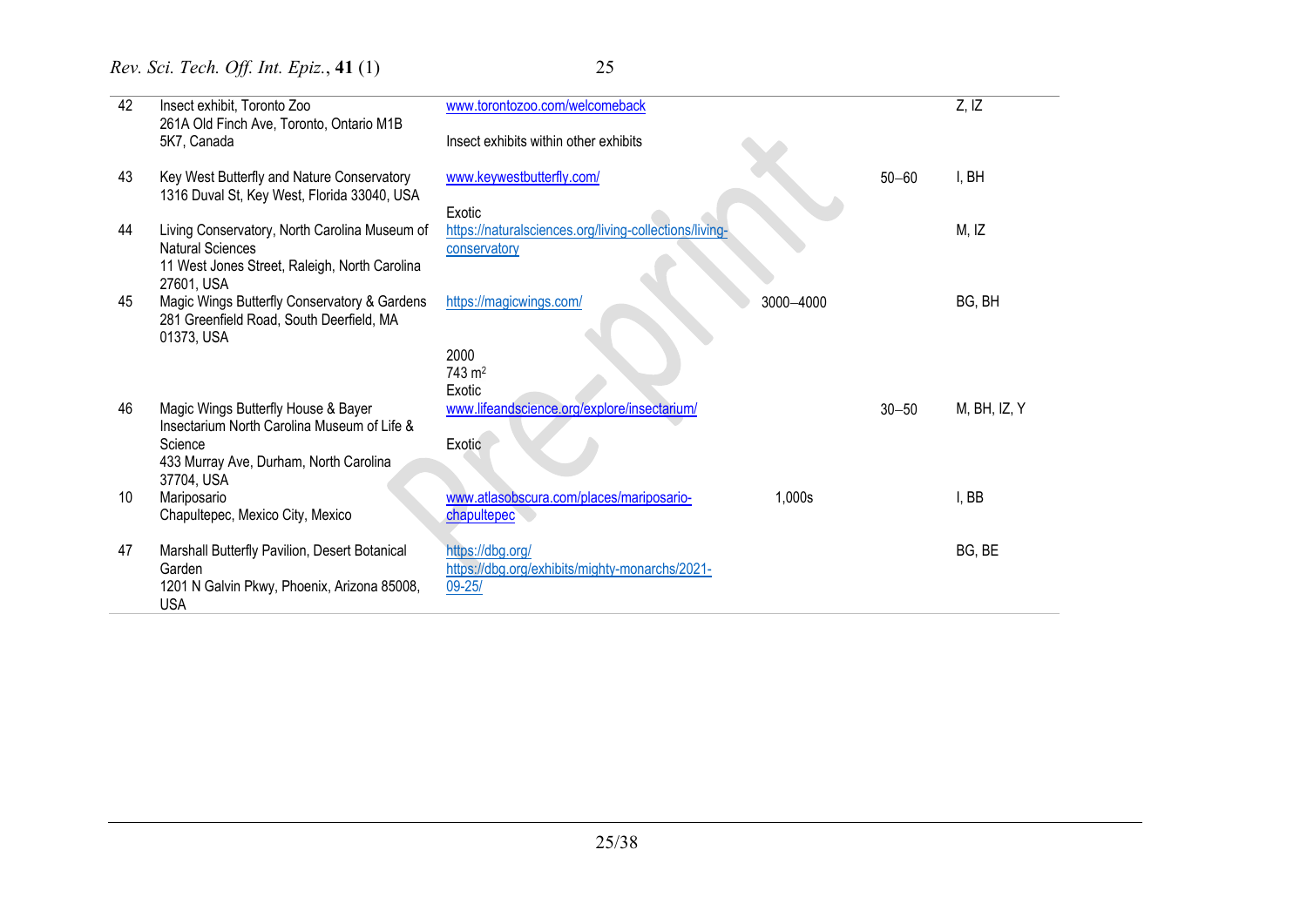| ۰. |        |
|----|--------|
|    | ×<br>I |

| 48 | Michigan State University, Horticultural                                                                               | www.michigan.org/property/michigan-state-                           |       |    | U, BG, BH, S  |
|----|------------------------------------------------------------------------------------------------------------------------|---------------------------------------------------------------------|-------|----|---------------|
|    | Gardens and Butterfly House<br>1066 Bogue Street, Plant & Soil Sciences<br>Building, East Lansing, Michigan 48824, USA | university-horticultural-gardens-and-butterfly-<br>house            |       |    |               |
| 49 | Montreal Insectarium<br>4581 Rue Sherbrooke E, Montréal, QC H1X<br>2B2, Canada                                         | https://espacepourlavie.ca/en/about-insectarium                     |       |    | I, IZ, $Y$    |
| 50 | Newfoundland Insectarium<br>2 Bonne Bay Road                                                                           | https://nlinsectarium.com/                                          | 100s  |    | M, IZ, BH, S  |
|    | Reidville, NL A8A 2V1, Canada                                                                                          | 1998<br>Insectarium                                                 |       |    |               |
| 51 | Niagara Park Butterfly Conservatory<br>2565 Niagara Parkway, Niagara, ON L0S 1J0,<br>Canada                            | www.niagaraparks.com/visit/ attractions/butterfly-<br>conservatory/ | 2,000 | 45 | I, BG, BH GOV |
|    |                                                                                                                        | 180 m <sup>2</sup><br>Exotic                                        |       |    |               |
| 52 | Orange County Native Butterfly House<br>The Environmental Nature Center Newport<br>Beach, California, USA              | https://encenter.org/visit-us/butterfly-house/<br><b>Native</b>     |       |    | NC, BH, S     |
| 53 | Osher Rainforest, California Acad. Sciences<br>Golden Gate Park                                                        | www.calacademy.org/exhibits/osher-rainforest                        | 1,250 |    | M, BE, IZ     |
| 54 | San Francisco, California, USA<br>O. Orkin Insect Zoo & Butterfly Pavilion                                             | Exotic<br>https://naturalhistory.si.edu/sites/default/files/medi    |       | 16 | M, IZ, Y      |
|    | Smithsonian Institution, National Mus. of<br>Natural History                                                           | a/file/butterflies-commonly-seen-pavilion.pdf                       |       |    | <b>BE</b>     |
|    | Washington, DC, USA                                                                                                    | www.si.edu/exhibitions/insect-zoo-o-<br>orkin%3Aevent-exhib-132     |       |    |               |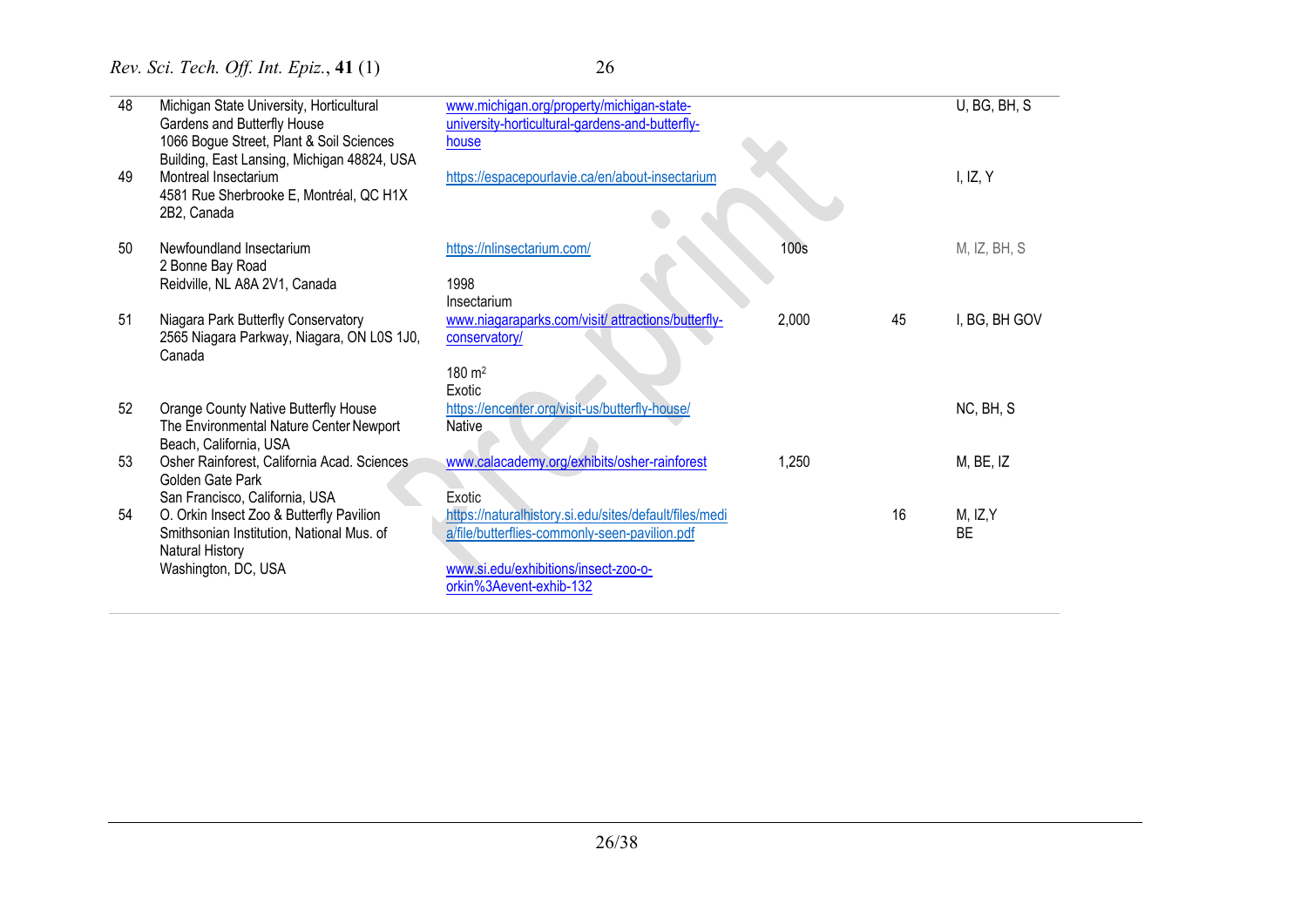|    |                                                                           | 1976<br>Native and exotic                              |          |    |           |
|----|---------------------------------------------------------------------------|--------------------------------------------------------|----------|----|-----------|
| 55 | Panhandle Butterfly House                                                 | https://panhandlebutterflyhouse.org/                   |          |    | NC, BG    |
|    | 4966 Henry St, Milton, Florida 32570, USA                                 |                                                        |          |    |           |
|    |                                                                           | 2021                                                   |          |    |           |
|    |                                                                           | <b>Native</b>                                          |          |    |           |
| 56 | Paul Smiths VIC Butterfly House Adirondacks<br>Park                       | www.adirondackvic.org/Butterfly-House.html             |          |    | I, BH, S  |
|    | 8023 NY-30, Paul Smiths, NY 12970, USA                                    | 1993                                                   |          |    |           |
|    |                                                                           | Native                                                 |          |    |           |
| 57 | Puelicher Butterfly Wing, Milwaukee Public                                | www.mpm.edu/index.php/exhibitions/permanent-           |          | 60 | M, BH     |
|    | Museum                                                                    | exhibits/first-floor-exhibits/puelicher-butterfly-wing |          |    |           |
|    | 800 West Wells Street, Milwaukee, Wisconsin                               |                                                        |          |    |           |
|    | 53233, USA                                                                | 1998                                                   |          |    |           |
|    |                                                                           | $243 \text{ m}^2$                                      |          |    |           |
|    |                                                                           | Exotic and native                                      |          |    |           |
| 58 | Sophia M. Sachs Butterfly House, Missouri                                 | www.missouribotanicalgarden.org/visit/family-of-       |          | 60 | BG, BH    |
|    | <b>Botanical Garden</b>                                                   | attractions/butterfly-house/about-the-butterfly-       |          |    |           |
|    | 15193 Olive Boulevard, Faust Park Dr.<br>Chesterfield, Missouri 63017 USA | house.aspx                                             |          |    |           |
|    |                                                                           | 1998                                                   |          |    |           |
|    |                                                                           | $243 \, \text{m}^2$                                    |          |    |           |
|    |                                                                           | Exotic                                                 |          |    |           |
| 59 | Sertoma Butterfly House                                                   | https://butterflyhouseaquarium.org//                   | 800      |    | I, BH     |
|    | 4320 South Oxbow Ave., Sioux Falls, South                                 | 334 m <sup>2</sup>                                     |          |    |           |
|    | Dakota 57106, USA                                                         |                                                        |          |    |           |
|    |                                                                           | Exotic                                                 |          |    |           |
| 60 | Butterfly World & Bug Zoo, Tradewinds Park                                | www.butterflyworld.com/our-story/                      | $-5,000$ | 80 | I, BH, IZ |
|    |                                                                           |                                                        |          |    |           |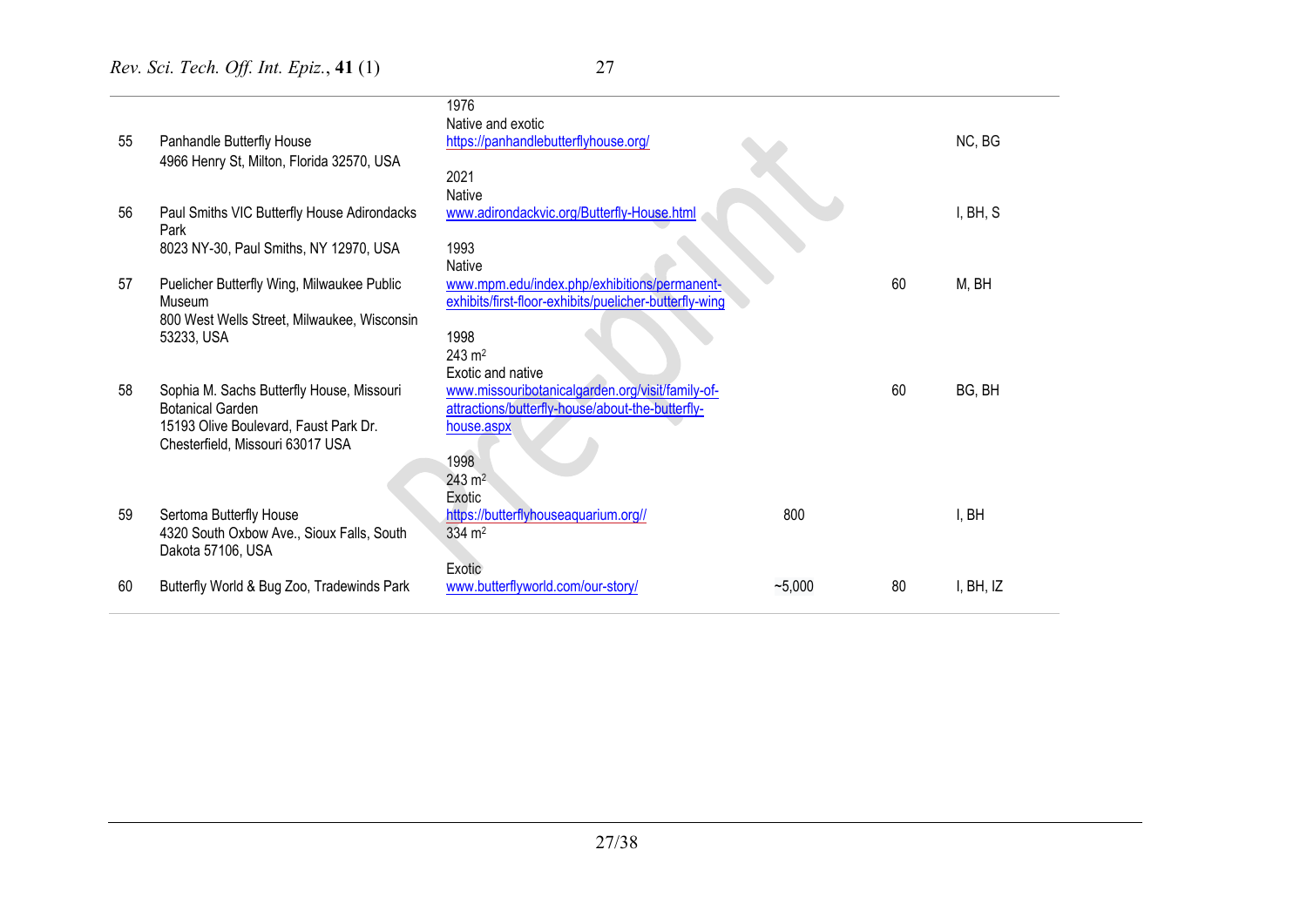|    | 3600 W. Sample Road, Coconut Creek, Florida<br>33073, USA                                      | 1988<br>Exotic                                                                       |                          |    |          |
|----|------------------------------------------------------------------------------------------------|--------------------------------------------------------------------------------------|--------------------------|----|----------|
| 61 | Tropical Butterfly House, Pacific Science<br>Center                                            | www.pacificsciencecenter.org/exhibits/butterfly-<br>house/                           |                          |    | M, BE    |
|    | 200 Second Ave. North, Seattle, Washington<br>98109, USA                                       | Exotic                                                                               |                          |    |          |
| 62 | Western Colorado Botanical Gardens and<br><b>Butterfly House</b>                               | https://wcbotanic.org/butterflies/                                                   |                          |    | BG, BH   |
|    | 641 Struthers Ave, Grand Junction, Colorado                                                    | 1998                                                                                 |                          |    |          |
| 63 | 81501, USA<br>Victoria Bug Zoo                                                                 | 15 acres (6.1 ha)<br>www.victoriabugzoo.ca/                                          |                          |    | I, IZ    |
|    | 631 Courtney Street,                                                                           |                                                                                      |                          |    |          |
|    | Victoria, British Columbia<br>V8W 1B8, Canada                                                  | Insect Zoo                                                                           |                          |    |          |
| 64 | Victoria Butterfly Gardens                                                                     | www.butterflygardens.com                                                             | 400-700/week             | 75 | BG, BH   |
|    | 1461 Benvenuto Ave., Brentwood Bay, BC V8M                                                     |                                                                                      | emerge                   |    |          |
|    | 1J5, Canada                                                                                    | 1,100 m <sup>2</sup> rainforest<br>Exotic                                            | $(-4,000 \text{ total})$ |    |          |
| 65 | Wings of Fancy, Butterfly and Caterpillar Exhibit<br>Brookside Gardens, Wheaton Regional Park, | https://montgomeryparks.org/parks-and-<br>trails/brookside-gardens/wings-fancy-live- |                          |    | P, BE, S |
|    | 1800 Glenallan Ave., Wheaton, Maryland                                                         | butterfly-caterpillar-exhibit/                                                       |                          |    |          |
|    | 20902, USA                                                                                     | Native                                                                               |                          |    |          |
|    |                                                                                                |                                                                                      |                          |    |          |
|    |                                                                                                | Maryland National Capital Park and Planning<br>Commission                            |                          |    |          |
| 66 | World of the Insect, Cincinnati Zoo                                                            | https://cincinnatizoo.org/plan-your-                                                 |                          |    | Z, IZ    |
|    | 3400 Vine St, Cincinnati, OH 45220, USA                                                        | visit/exhibits/world-of-the-insect/                                                  |                          |    |          |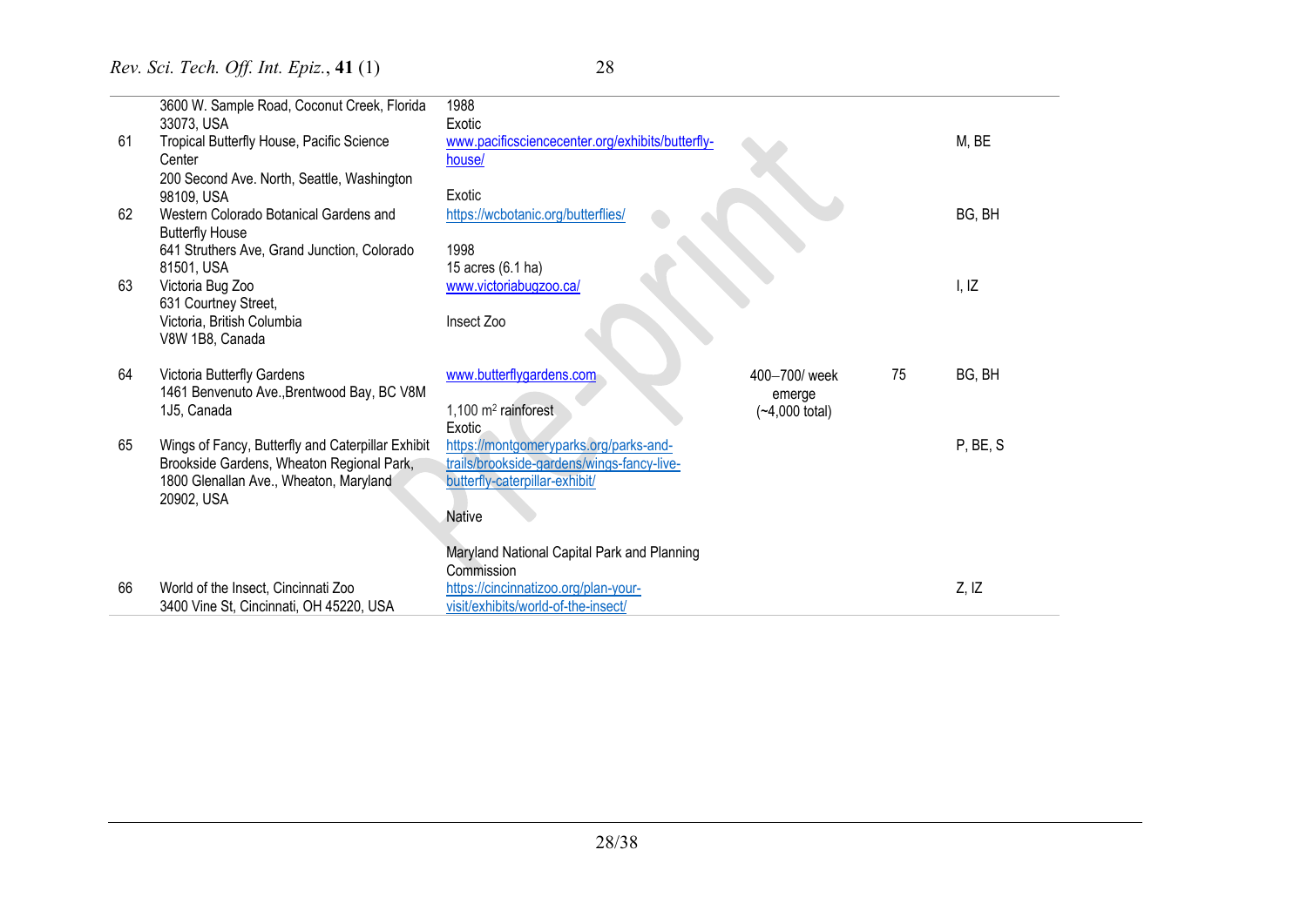| 67 | Fairchild Tropical Botanic Garden, Clinton<br><b>Family Conservatory</b><br>10901 Old Cutler Road, Miami, Florida 33156, | 1978<br>100s<br>https://fairchildgarden.org/miami-botanical-<br>garden/butterfly-garden-miami/ | 40 | BG, BH        |
|----|--------------------------------------------------------------------------------------------------------------------------|------------------------------------------------------------------------------------------------|----|---------------|
|    | <b>USA</b>                                                                                                               | Exotic                                                                                         |    |               |
| 68 | <b>Butterfly Dan's</b>                                                                                                   | www.butterflydans.com                                                                          |    | <b>BB</b>     |
|    | 1803 Harbor Road, Kissimmee, Florida 34746,<br><b>USA</b>                                                                | Native butterfly supplier                                                                      |    |               |
| 69 | Zoológico Miguél Álvarez del Toro (formerly                                                                              | https://en.wikipedia.org/wiki/Zool%C3%B3gico_Mi                                                |    | Z, IZ         |
|    | Zoológico de Tuxtla Gutierez)                                                                                            | gu%C3%A9I_%C3%81Ivarez_del_Toro                                                                |    |               |
|    | Chiapas, Mexico                                                                                                          | Native species                                                                                 |    |               |
|    | <b>Central &amp; South America, Caribbean</b>                                                                            |                                                                                                |    |               |
|    | Butterfly Farm, Aruba N.V                                                                                                | www.thebutterflyfarm.com/                                                                      |    | I, BH, Y      |
|    | J. Irausquin Boulevard Z/N, Orangestad, Aruba                                                                            | Exotic                                                                                         |    |               |
| 2  | Cali Zoo, Butterfly house                                                                                                | www.zoologicodecali.com.co/                                                                    |    | Z, BH         |
|    | Cra. 2a Oe., Cali, Valle del Cauca, Cali,<br>Colombia                                                                    | 450 m <sup>2</sup>                                                                             |    |               |
| 3  | Chaa Creek Butterfly Farm                                                                                                | www.chaacreek.com/amenities/blue-morpho-                                                       |    | I, BG, BH, BB |
|    | Chaa Creek Road, San Ignacio, Cayo, Belize                                                                               | butterfly-farm                                                                                 |    |               |
|    |                                                                                                                          | Morpho Farm                                                                                    |    |               |
| 4  | Costa Rica Entomological Supply (CRES)                                                                                   | www.butterflyfarm.co.cr                                                                        | 49 | I, BB, BH     |
|    | La Guácima, Alajuela, Costa Rica                                                                                         |                                                                                                |    |               |
|    |                                                                                                                          | 1984                                                                                           |    |               |
|    |                                                                                                                          | Supplier of butterflies to exhibits                                                            |    |               |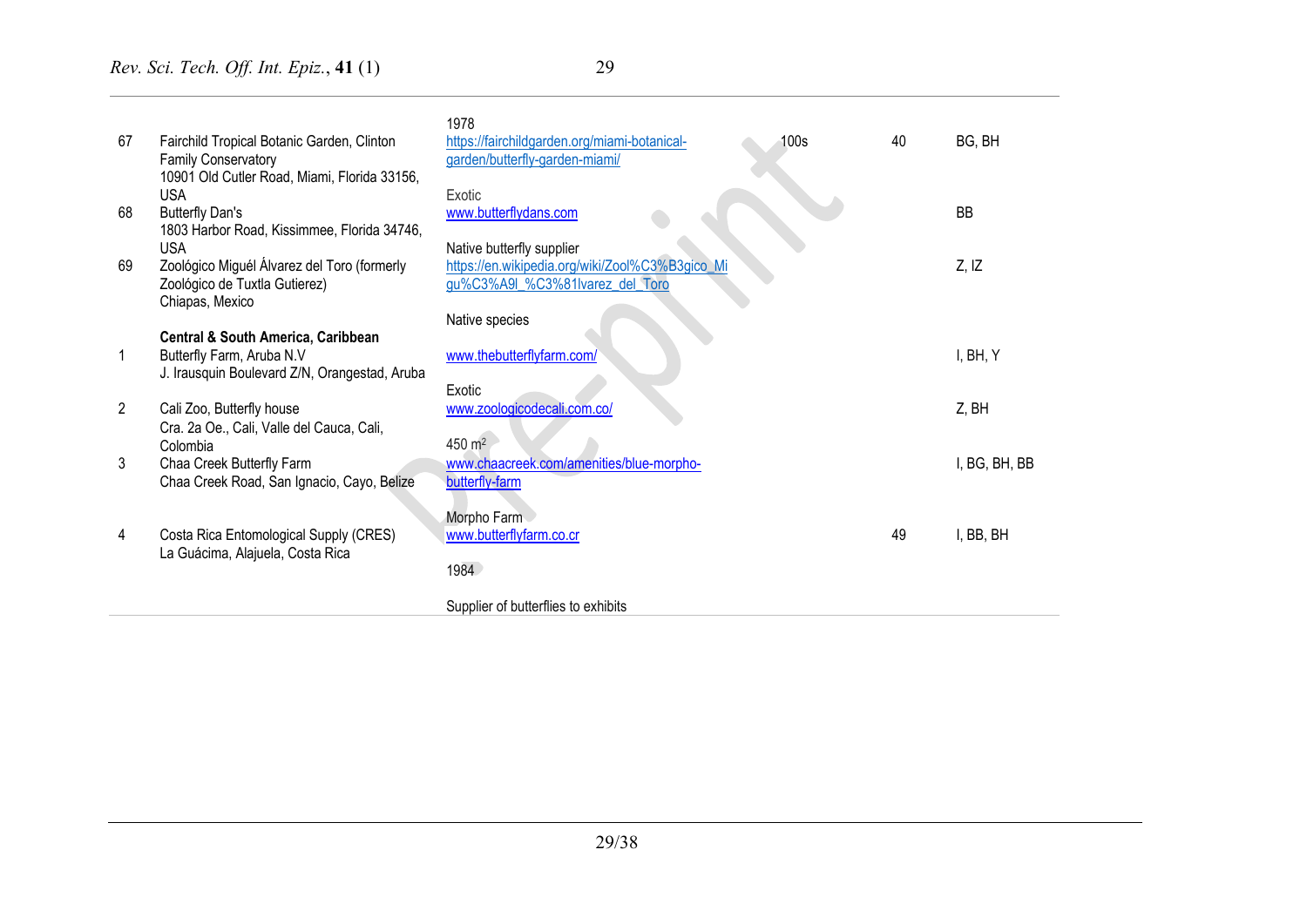| 5 | El Bosque Nuevo<br>San Jose, Costa Rica                                                                                | www.elbosquenuevo.org/copy-of-purchase-<br>pupaes                                                                                       | 87     | , BB          |
|---|------------------------------------------------------------------------------------------------------------------------|-----------------------------------------------------------------------------------------------------------------------------------------|--------|---------------|
| 6 | El Mariposario, Insectarium<br>Av Centenario no 15-190, Km. 3 Via al Valle,<br>Calarcá Quindio, Colombia               | https://jardinbotanicoquindio-<br>org.translate.goog/?_x_tr_sl=es&_x_tr_tl=en&_x_t<br>r_hl=en&_x_tr_pto=sc                              |        | I, BG, IZ, BB |
|   |                                                                                                                        | www.tripadvisor.co/ShowUserReviews-g2539236-<br>d5788465-r321380981-<br>Jardin_Botanico_del_Quindio-<br>Calarca_Quindio_Department.html |        |               |
|   | Green Hills Butterfly Ranch                                                                                            | 640 m <sup>2</sup><br>www.greenhillsbelize.com/                                                                                         | 20 spp | I, BG, BB     |
|   | 8 Mile Chiquibul Road, Route from Georgeville<br>village heading to Caracol archaeological site,                       | 40 ha, native spp                                                                                                                       |        |               |
| 8 | Mountain Pine Ridge Reserve, Belize<br><b>Heliconius Butterfly Works</b><br>Casilla Postal 17-22-20056, Quito, Ecuador | www.heliconiusworks.com/new_Page/pages/hom<br>e.html                                                                                    |        | I, BB, BF     |
| 9 | Mariposario Mindo, Sector La Yaguira Baja<br>2 km from the town of Mindo 170167, Ecuador                               | 1996<br>Exotic<br>Specialize in Heliconius + Morpho peleides<br>www.mariposasdemindo.com/index-<br>en.html#top_content                  |        | , BB          |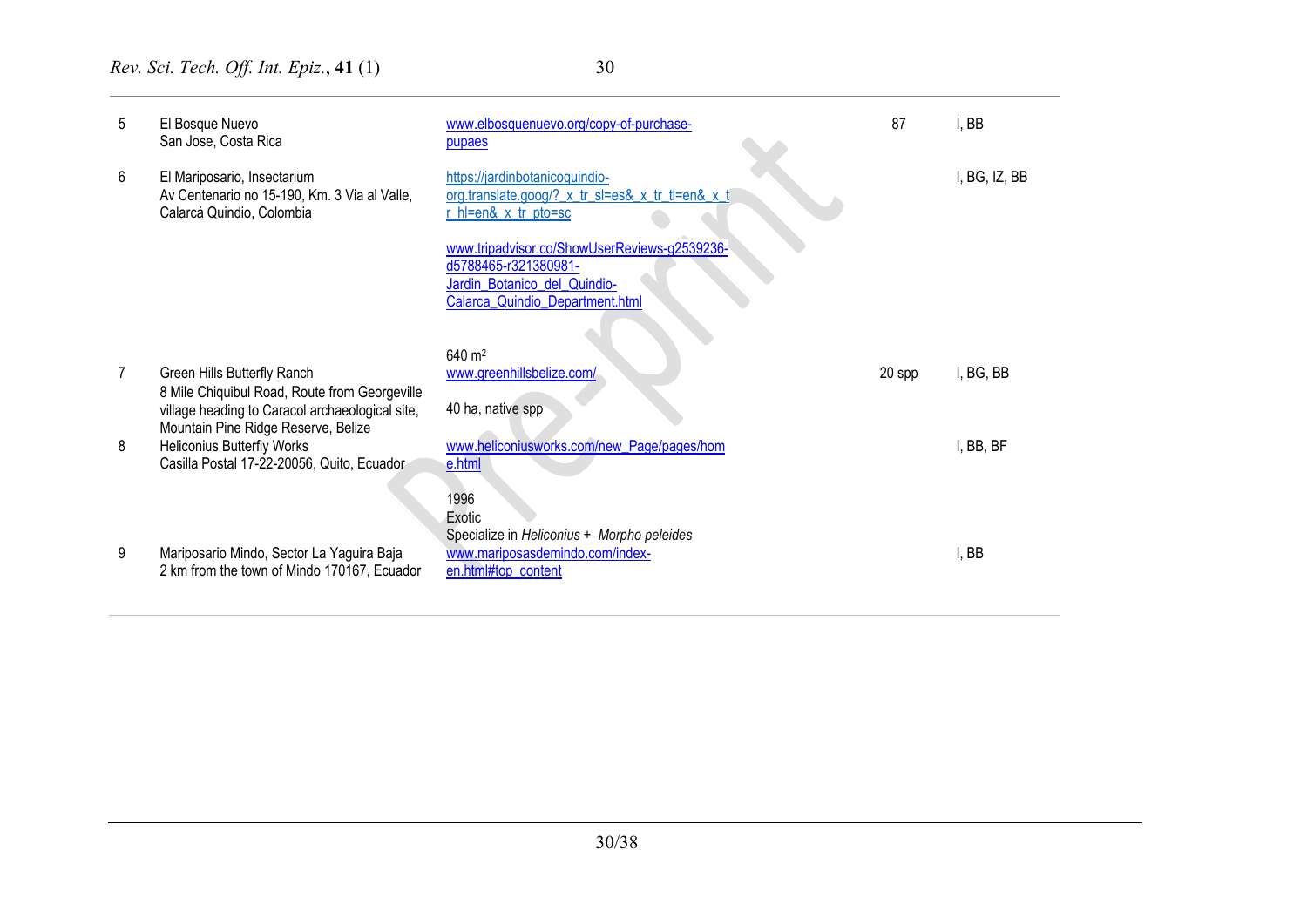| . .                      |  |
|--------------------------|--|
| ×.<br>۰,<br>I<br>×<br>۰. |  |

| 11             | Mariposario Tambopata Butterfly Farm, Puerto                                                              | www.livinginperu.com/puerto-maldonados-                                                     | $15 - 30$ | I, BF, BB, BH |
|----------------|-----------------------------------------------------------------------------------------------------------|---------------------------------------------------------------------------------------------|-----------|---------------|
|                | Maldonado, Peru                                                                                           | butterfly-farm/<br>600 m <sup>2</sup>                                                       |           |               |
| 12             | Morpho Pupae/MROCH NEOTROPICAL SRL<br>La Guaria, Piedades Sur,                                            | www.morphopupae.com                                                                         |           | I, BB         |
|                | San Ramon, Alajuela, Costa Rica                                                                           | Morpho                                                                                      |           |               |
| 13             | Pilpintuwasi Butterfly Farm<br>Pilar Nires De Garica 22<br>Iquitos 16000, Peru                            | https://pilpintuwasi.com/                                                                   |           | I, BF, BB     |
| 14             | Sao Paulo Butterfly Estrada da Ponte Alta<br>4300 - São Paulo/SP, São Paulo, Brazil                       | https://eco.cidadedesaopaulo.com/atracoes/borbo<br>letario/                                 | 17        | I, BH         |
| 15             | SpirogyrA Butterfly Garden/Jardin de<br>Mariposas San Jose Butterfly Farm                                 | <b>Native</b><br>www.butterflygardencostarica.com/                                          | 37        | I, BH, BF,    |
|                | San Jose, Costa Rica                                                                                      | 1992<br>7,000 m <sup>2</sup>                                                                |           |               |
|                | <b>Europe</b><br>Benalmadena Butterfly Park<br>Costa del Sol, Malaga, Spain                               | 1,500<br>www.mariposariodebenalmadena.com/en/maripos<br>as/                                 | 150       | I, BH         |
| $\overline{2}$ | Bornholm Butterfly Park, Bornholms<br>Sommerfuglepark<br>Gl. Rønnevej 14b, 3730 Nexø, Bomholm,<br>Denmark | Exotic<br>1,000<br>www.sommerfugleparken.dk/en/home-more-than-<br>1000-butterflies/<br>1997 | $15 - 30$ | I, BG, S      |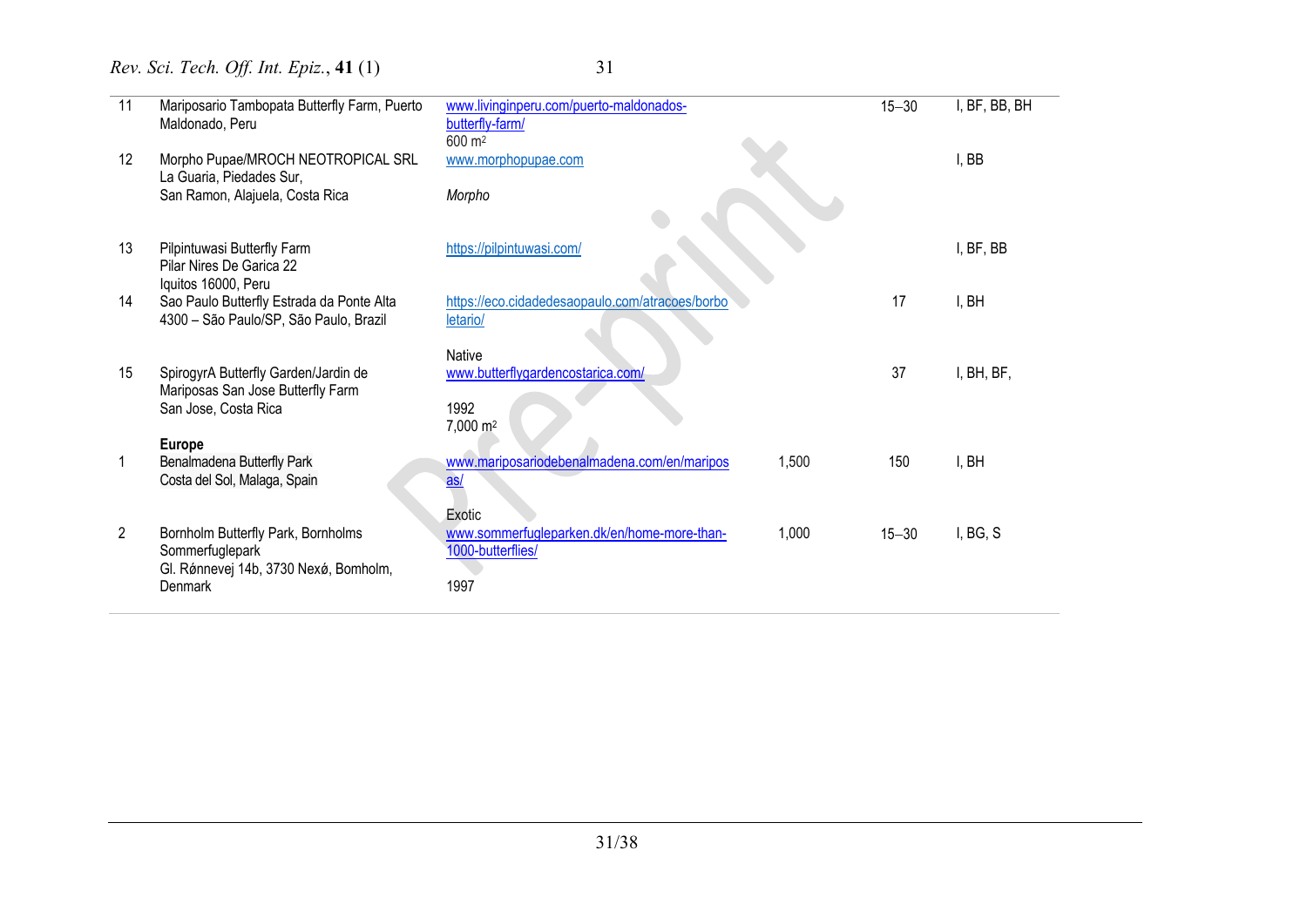|   |                                                                                    | $900 \; \text{m}^2$<br>Exotic                            |                 |           |              |
|---|------------------------------------------------------------------------------------|----------------------------------------------------------|-----------------|-----------|--------------|
| 3 | Botanical Garden of P. J. Šafárik University in<br>Košice                          | www.upjs.sk/pracoviska/botanicka-zahrada/                | $1,000 - 3,000$ | $42 - 89$ | U, BH, BG, S |
|   | Mánesova 1889/23, 040 01, Košický Kraj,<br>Slovakia                                | $310 \; \text{m}^2$                                      |                 |           |              |
| 4 | Butterfly Arc, Esapolis Insectarium Padova<br>Via de Colli, 28, 35143 Padua, Italy | www.micromegamondo.com/en/museums-and-<br>parks/esapolis |                 |           | I, IZ        |
|   |                                                                                    | www.micromegamondo.com/en/about-us/story                 |                 |           |              |
|   |                                                                                    | Exotic                                                   |                 |           |              |
| 5 | Butterfly Botania, University of Eastern Finland<br>Heinäpurontie 70,              | www.botania.fi/                                          |                 |           | U, BG        |
|   | 80110 Joensuu Finland                                                              | Exotic                                                   |                 |           |              |
| 6 | <b>Butterfly Dome</b>                                                              | www.facebook.com/Butterfly-Dome-                         |                 |           | I, BH        |
|   | Vilnius Avenue, Druskininakai, Lithuania                                           | Drugeli%C5%B3-kupolas-1751829641511885/                  |                 |           |              |
|   |                                                                                    | Exotic                                                   |                 |           |              |
|   | <b>Butterfly House</b>                                                             | www.butterflyhouse.ro/                                   |                 |           | I, BH        |
|   | Strada Küllőmezőnr38, Praid 537240, Romania                                        |                                                          |                 |           |              |
| 8 | Butterfly Paradise & Bugs, London Zoo                                              | Exotic<br>www.zsl.org/zsl-london-zoo/exhibits/butterfly- |                 |           | Z, IZ, BH, Y |
|   | Regent's Park, London NW1 4RY UK                                                   | paradise                                                 |                 |           |              |
|   |                                                                                    |                                                          |                 |           |              |
|   |                                                                                    | 2006-Butterfly Paradise<br>Exotic                        |                 |           |              |
| 9 | Butterfly Park Empuriabrava c/ Sta. Clara, s / n                                   | www.butterflypark.es                                     |                 |           | I, BH        |
|   | 17486 Castelló                                                                     |                                                          |                 |           |              |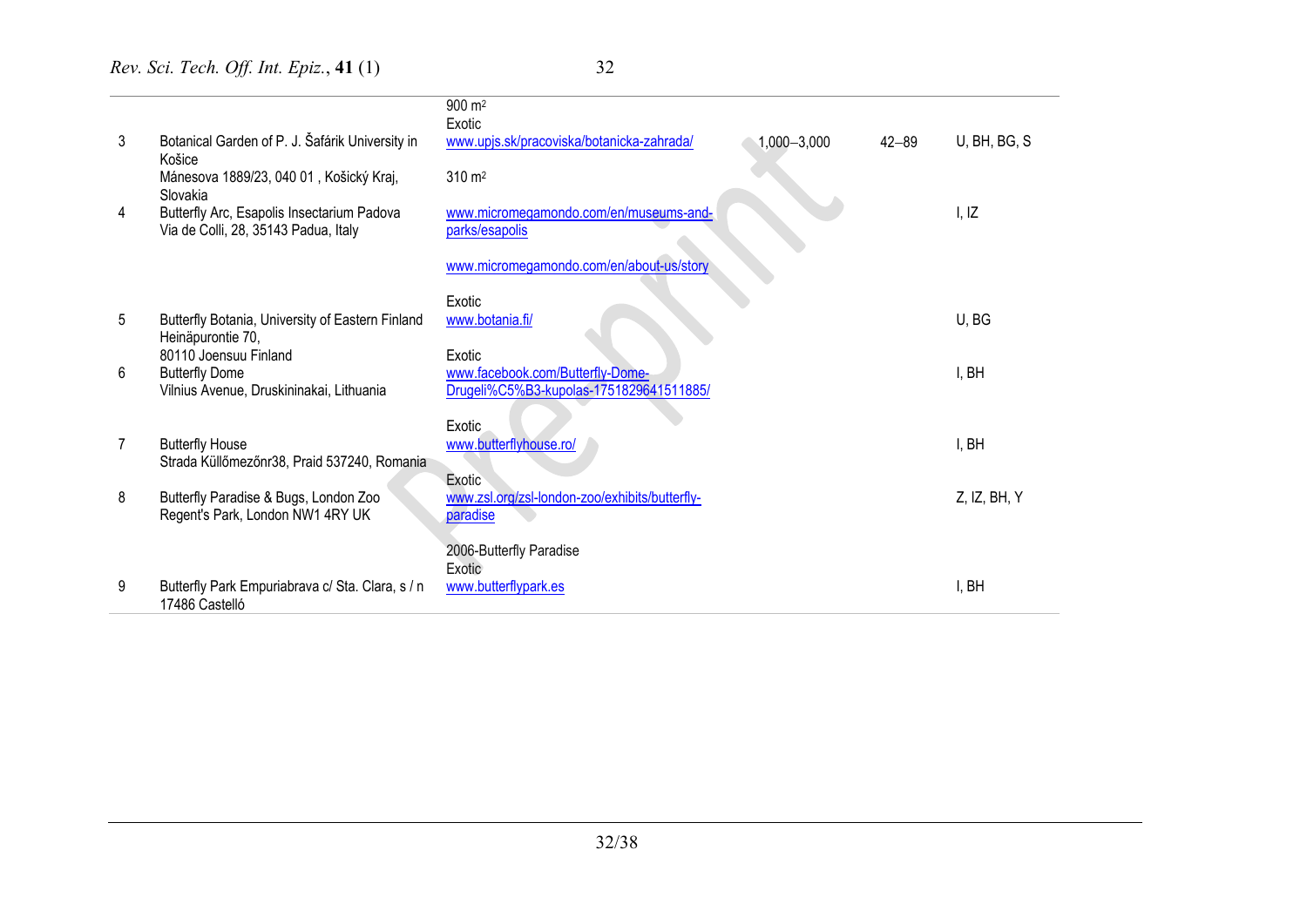|    | d'Empúries                                    | Exotic                                     |            |                 |
|----|-----------------------------------------------|--------------------------------------------|------------|-----------------|
|    | Girona, Catalonia Spain                       |                                            |            |                 |
| 10 | Butterfly Pavilion & Insectarium, Artis Royal | http://Artis.nl                            |            | $Z$ , IZ, BH, Y |
|    | Amsterdam Zoo                                 |                                            |            |                 |
|    | Amsterdam, The Netherlands                    | Exotic                                     |            |                 |
| 11 | Butterfly World Ltd, Preston Park             | www.butterfly-world.co.uk                  | $80 - 120$ | I, BH           |
|    | Yarm Rd, Stockton-on-Tees TS18 3RH, United    |                                            |            |                 |
|    | Kingdom                                       |                                            |            |                 |
| 12 | Edinburgh Butterfly and Insect World          | www.edinburgh-butterfly-world.co.uk        |            | I, BH, IZ       |
|    | Dobbies Garden World, Melville Nursery,       |                                            |            |                 |
|    | Lasswade, Edinburgh, EH18 1AZ, United         | Exotic                                     |            |                 |
|    | Kingdom                                       |                                            |            |                 |
| 13 | Garden of the Butterflies Castle Sayn         | www.sayn.de/garten-der-schmetterlinge      |            | I, BH           |
|    | Bendorf-Sayn, Germany                         | 1987                                       |            |                 |
|    |                                               | Exotic                                     |            |                 |
| 14 | Garten der Schmetterlinge Schloss Sayn        | www.gartenderschmetterlinge.de/<br>1,000   | 40         | I, BH           |
|    | Garden of Butterflies, Friedrichsruh Am       |                                            |            |                 |
|    | Schlossteich 821521 Aumühle-Friedrichsruh,    | 1985                                       |            |                 |
|    | Germany                                       | 450 m <sup>2</sup>                         |            |                 |
|    |                                               | Exotic                                     |            |                 |
| 15 | Insectarium & Butterfly Hall, Wilhelma Zoo    | www.wilhelma.de/en/animals-and-            |            | Z, IZ           |
|    | Wilhelma 13, 70376 Stuttgart, Germany         | plants/animals/insectarium.html            |            |                 |
|    |                                               |                                            |            |                 |
|    |                                               | 1979 Insectarium-exotic                    |            |                 |
|    |                                               |                                            |            |                 |
|    |                                               | www.wilhelma.de/en/nature-conservation-at- |            |                 |
|    |                                               | wilhelma.html                              |            |                 |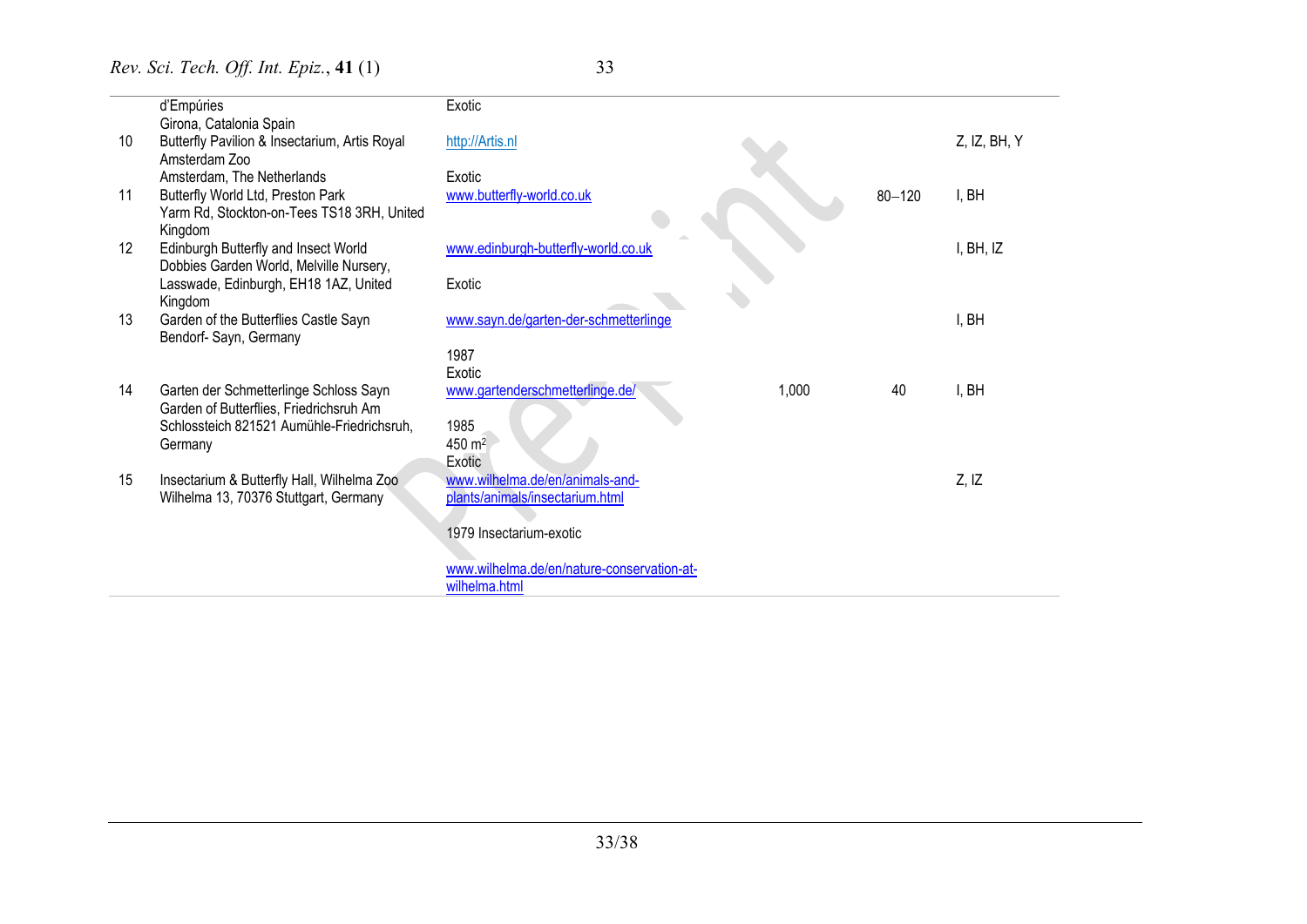| 16 | Jardin de Papillons, (Butterfly Garden)         | www.papillons.lu                                       | 100s  | 16  | BG, BH   |
|----|-------------------------------------------------|--------------------------------------------------------|-------|-----|----------|
|    | Grevenmacher, Luxembourg                        | www.papillons.lu/eintritt-zum-                         |       |     |          |
|    |                                                 | schmetterlingsgarten/                                  |       |     |          |
|    |                                                 |                                                        |       |     |          |
|    |                                                 | 600 m <sup>2</sup>                                     |       |     |          |
| 17 | La Serre aux Papillons                          | www.serreauxpapillons.com/pages/accueil                | 700   |     | I, BH, S |
|    |                                                 |                                                        |       |     |          |
|    | 1 avenue des platanes, 78940 La Queue-les-      |                                                        |       |     |          |
|    | Yvelines, France                                | 1989                                                   |       |     |          |
|    |                                                 | Exotic                                                 |       |     |          |
| 18 | Maximilianpark                                  | www.maximilianpark.de/en/aufsichtsrat/                 |       | 80  | I, BH    |
|    | Alter Grenzweg, 2 59071 Hamm                    |                                                        |       |     |          |
|    | Hamm, Germany                                   | 450 m <sup>2</sup>                                     |       |     |          |
|    |                                                 | Exotic                                                 |       |     |          |
| 19 | Micropolis (La Cité des Insectes)               | www.micropolis-                                        |       |     | I, IZ    |
|    | Le Bourg, 12780 Saint-Léons, France             | insectworld.com/micropolis_uk/index_uk.html            |       |     |          |
|    |                                                 |                                                        |       |     |          |
| 20 | Musée d'Histoire naturelle et Vivarium          | https://mhn.tournai.be/collections/                    |       |     | M, IZ    |
|    | de l'Hôtel de ville, Cour d'Honneur, Rue Saint- |                                                        |       |     |          |
|    | Martin 52, 7500 Tournai, Belgium                | live arthropods-exotics                                |       |     |          |
| 21 | Papiliorama & Nocturama Switzerland             | www.papiliorama.ch/en/                                 | 1,000 | 120 | I, BH, Y |
|    | Fondation Papiliorama                           |                                                        |       |     |          |
|    | Moosmatte 1, CH-3210 Kerzers FR,                | 1,200 $m2$                                             |       |     |          |
|    | Switzerland                                     |                                                        |       |     |          |
|    |                                                 | Exotic                                                 |       |     |          |
|    |                                                 |                                                        |       |     |          |
|    |                                                 | 500 m <sup>2</sup> Bug Bigtop-10 spp. Swiss indigenous |       |     |          |
|    |                                                 | butterflies                                            |       |     |          |
|    |                                                 |                                                        |       |     |          |
|    |                                                 | 1989 in situ conservation program in Belize-           |       |     |          |
|    |                                                 | Shipstern-400 km <sup>2</sup> tropical rainforest      |       |     |          |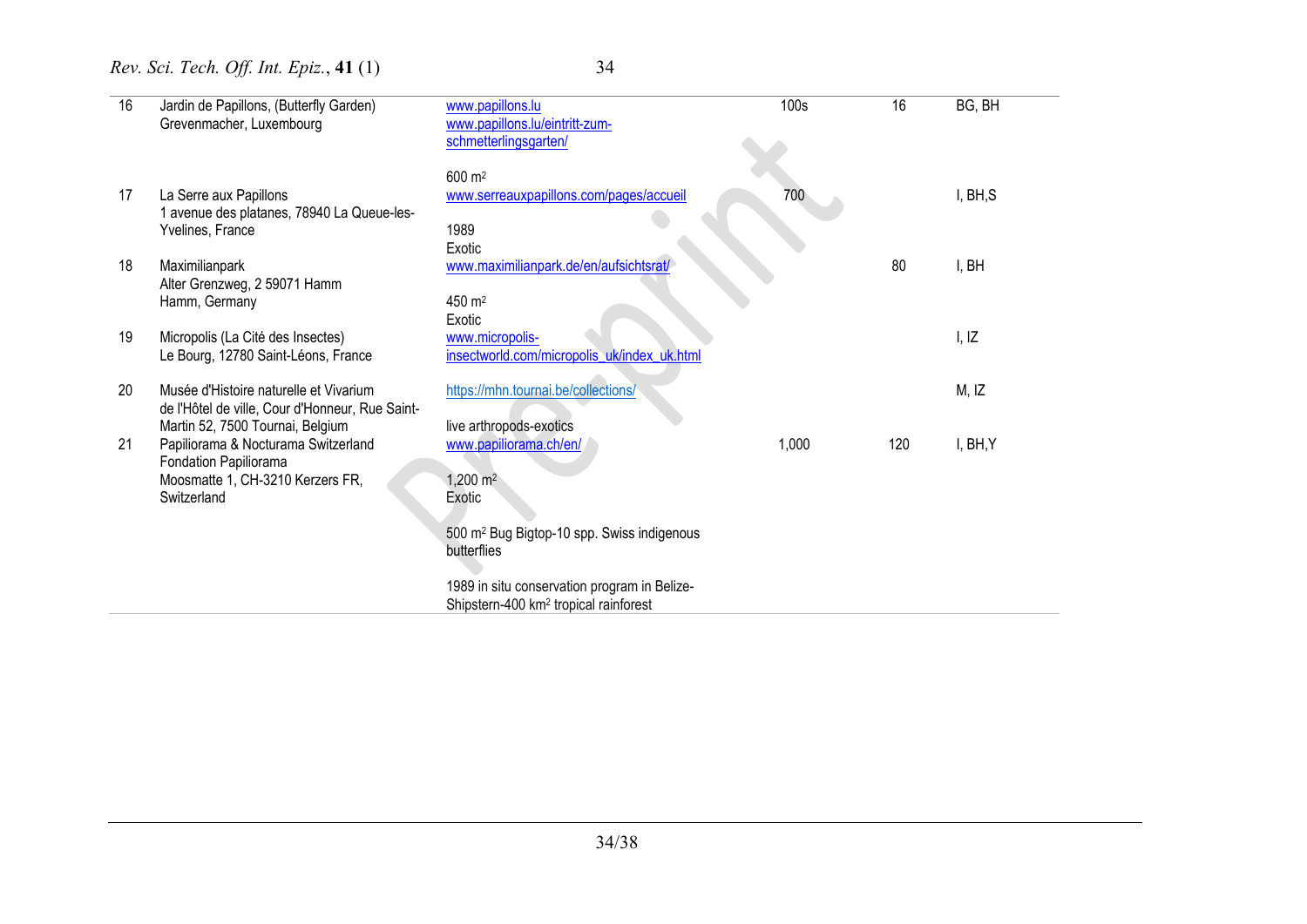| 22 | Papilonia Butterfly House<br>motýlí dům Praha                                                | www.prague.eu/en/object/places/3039/papilonia  | 600   |     | I, BH    |
|----|----------------------------------------------------------------------------------------------|------------------------------------------------|-------|-----|----------|
|    | Na Příkopě 854/14, Praha, Czech Republic                                                     | www.papilonia.cz/praha/en/homepage-english/    |       |     |          |
|    |                                                                                              | $150 \; \text{m}^2$                            |       |     |          |
|    |                                                                                              | Exotic                                         |       |     |          |
| 23 | Passiflorahoeve                                                                              | www.passiflorahoeve.nl/                        |       |     | I, BF, S |
|    | Vlindertuin Harskamp, oud Willigerweg 1                                                      |                                                |       |     |          |
|    | 6731 GB Harskamp Gelderland, The                                                             | $1,600 \text{ m}^2$                            |       |     |          |
|    | Netherlands                                                                                  |                                                |       |     |          |
| 24 | Schmetterlinghaus                                                                            | www.schmetterlinghaus.at/<br>1990              | 500   | 40  | I, BH    |
| 25 | Hofburg, 1010 Wien, Austria<br><b>Stratford Butterfly Farm</b>                               | www.butterflyfarm.co.uk/attraction/            | 2,000 | 250 | I, BH    |
|    |                                                                                              | www.butterflyfarm.co.uk/attraction/our-        |       |     |          |
|    | Stratford-on Avon, Swan's Nest Lane, Stratford-<br>upon-Avon, Warwickshire, CV37 7LS, United | displays/flight-area                           |       |     |          |
|    | Kingdom                                                                                      |                                                |       |     |          |
|    |                                                                                              | Aggregator and distributor of butterflies from |       |     |          |
|    |                                                                                              | farms in tropics                               |       |     |          |
|    |                                                                                              | <b>Exotic</b>                                  |       |     |          |
| 26 | Vlinders aan de Vliet                                                                        | www.vlindersaandevliet.nl/                     |       |     | S, BH, S |
|    | Veursestraatweg 195A, 2264 EG                                                                |                                                |       |     |          |
|    | Leidschendam, The Netherlands                                                                | $1,600 \text{ m}^2$                            |       |     |          |
|    |                                                                                              | Exotic                                         |       |     |          |
| 27 | Vlindersafari Vinderkas                                                                      | www.vlindersafari.nl                           |       |     | I, BH    |
|    | Broekstraat 40, 5421 ZJ Gemert Diergaarde<br>Blijdorp, Rotterdam, The Netherlands            | Exotic                                         |       |     |          |
| 28 | <b>WILDLANDS Adventure Zoo Emmen</b>                                                         | www.wildlands.nl/                              |       |     | Z, BH    |
|    | Raadhuisplein 99, 7811 AP Emmen, The                                                         |                                                |       |     |          |
|    | Netherlands                                                                                  | Jungola                                        |       |     |          |
|    |                                                                                              |                                                |       |     |          |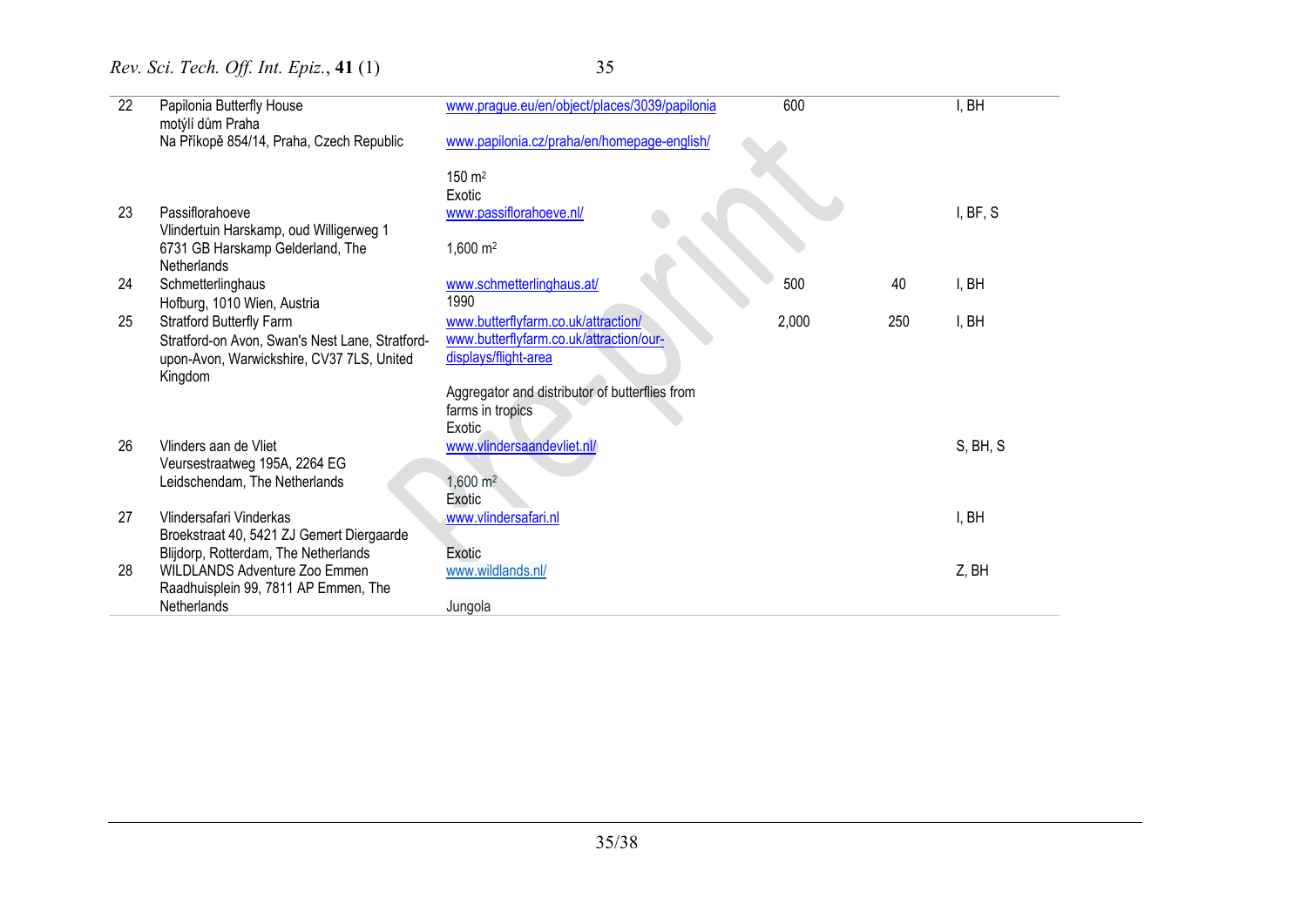Abbreviations: BB: butterfly breeding, BE: butterfly exhibit, BF: butterfly farm, BG: botanical garden, BH: butterfly house, GOV: government, I: independent, IABES: International Association of Butterfly, IZ: Insect Zoo or Insectarium, M: within a museum, NC: nature centre, NP: national park, NR: nature reserve, S: seasonal operation, Y: year-round operation, Z: within a zoo.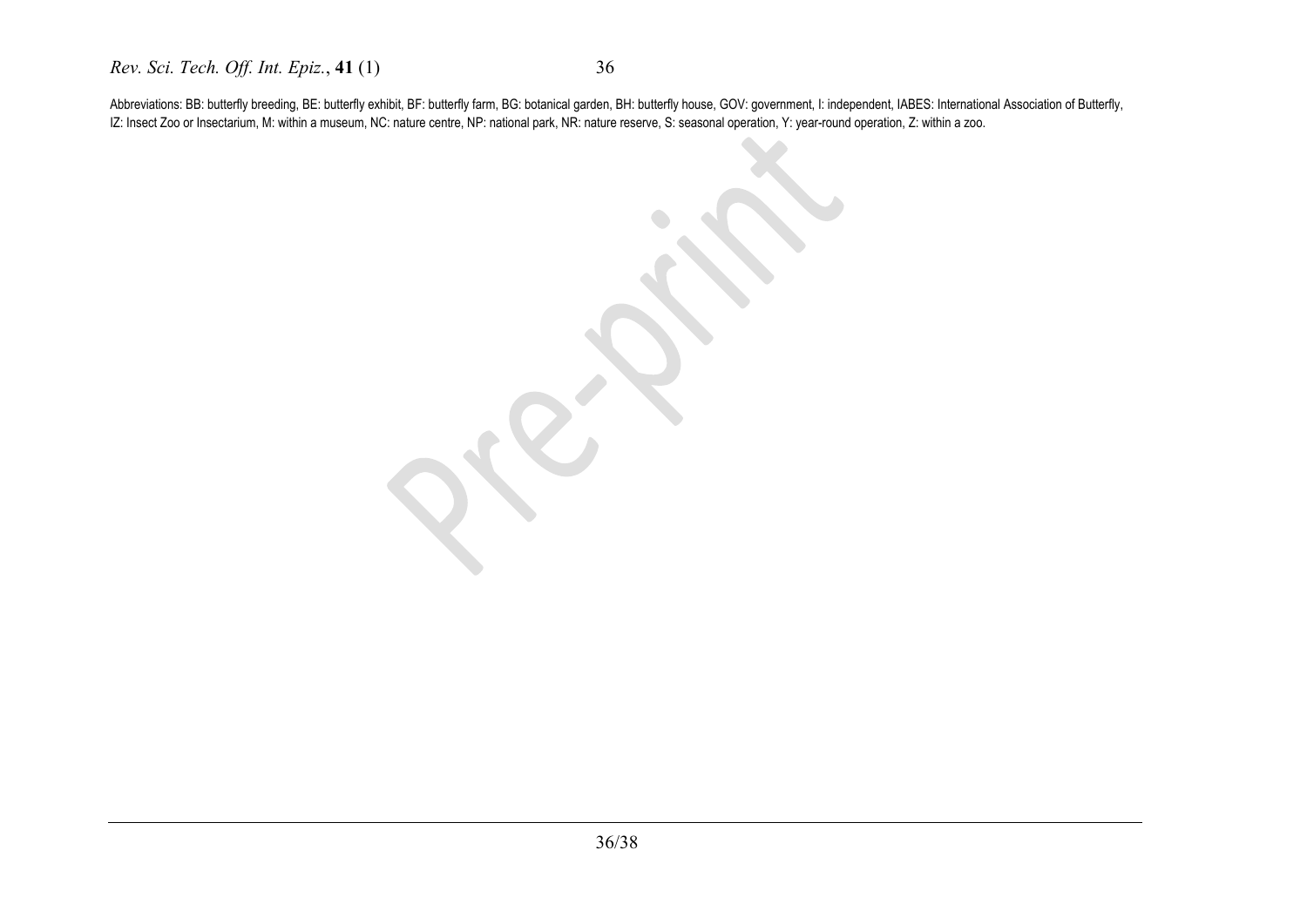

**Fig. 1**

**Large and beautiful butterflies such as** *Idea lynceus***, and birdwing butterflies** *Troides amphrysus* **and** *Trogonoptera brookiana* **from Malaysia which were highly valued by hobbyists and butterfly houses are now protected by the Malaysian Wildlife Conservation Act 2010**

Left to right: © Alex Dumchus; © Shutterstock Inc. Web. 9 January 2022. © Leslie Saul-Gershenz; © Anaxibia. [\(CC\) CC BY-SA 3.0.](https://creativecommons.org/licenses/by-sa/3.0/deed.en) Filename: [Trogonoptera brookiana 0588.JPG.](https://en.wikipedia.org/wiki/Trogonoptera_brookiana#/media/File:Trogonoptera_brookiana_0588.JPG)  Uploaded: 14 December 2016.